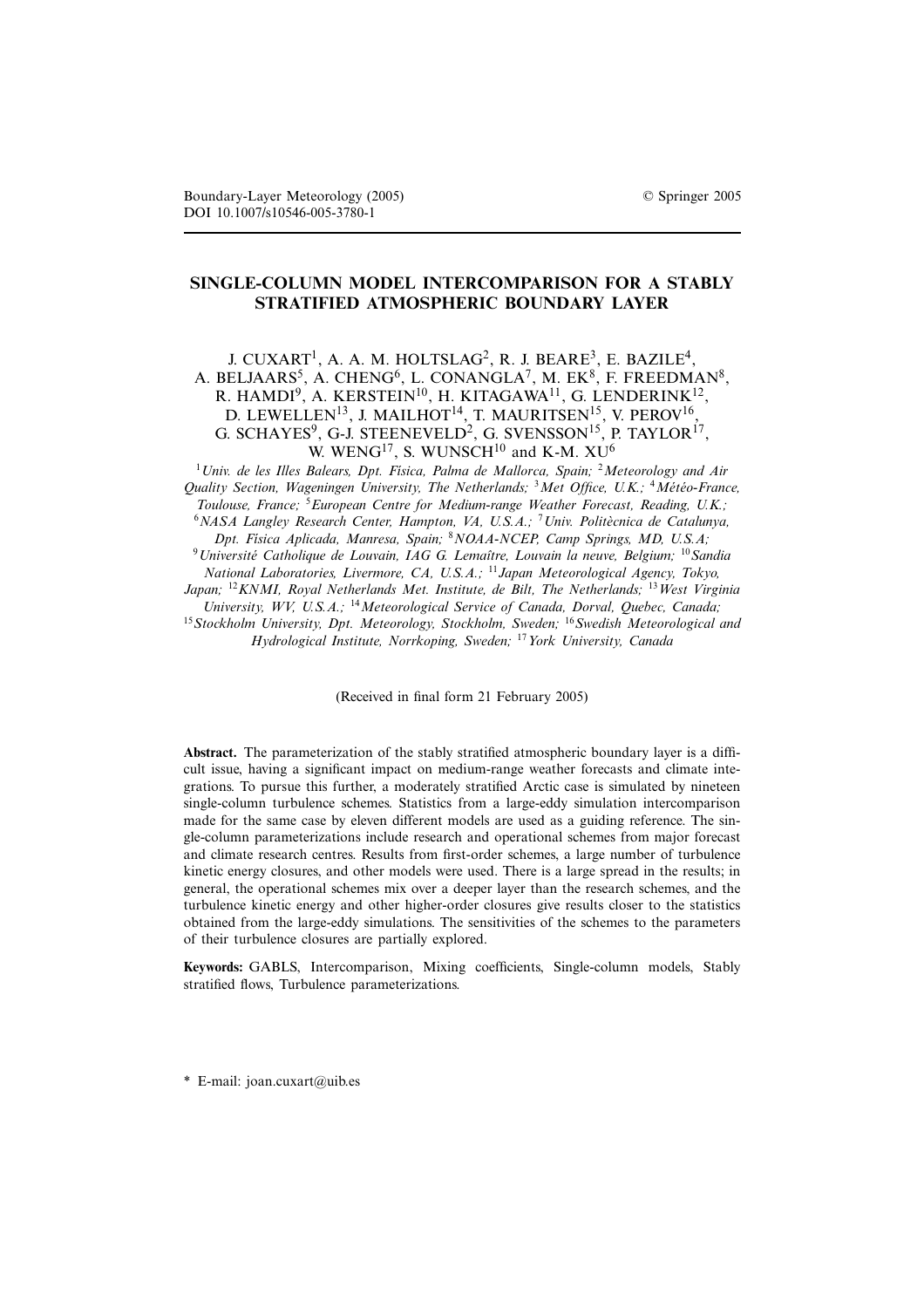# **1. Introduction**

The planetary boundary layer (PBL) is the lowest part of the troposphere directly affected by the Earth's surface. When the surface is colder than the overlying air, the layer close to the ground becomes a stably stratified boundary layer (SBL). This usually happens at nighttime over land, when the surface cools due to longwave radiative emission, but also occurs during warm advection over colder surfaces.

Traditionally, the SBL is classified according to the intensity of the thermal stratification. The weakly stable SBL occurs when the winds are moderate to strong or the cloud coverage is high, resulting in weak vertical temperature gradients close to the ground, with sustained turbulence (Nieuwstadt, 1984). For more stable stratification, with weak winds and low cloud coverage, or in warm advection conditions, the turbulence weakens and the clear-air longwave radiation and local factors (such as the terrain heterogeneity and topography) become important. As the stratification increases, the mixing becomes sporadic or intermittent and often decoupled from the ground (Mahrt, 1999).

The representation of the SBL in atmospheric models is still rather poor (Viterbo et al., 1999; Holtslag, 2003). Changes in the turbulence schemes can lead to large differences of the near-surface temperature over land during winter, with significant impacts on medium-range weather forecasting or climate integrations. The drag at the surface depends on the SBL parameterization, and its misrepresentation can be felt at the largest scales, from entire continents, and also at synoptic scales where it provides the Ekman damping on cyclones (Beljaars and Viterbo, 1998). Many large-scale models use SBL schemes that provide stronger mixing than is implied by local observations or earlier research, including single-column simulation studies. This is felt to be due to the fact that, in very stable situations, the models do not mix enough at the lowest levels and enter a 'decoupled' mode, which can lead to run-away characteristics close to the ground (Viterbo et al., 1999). This issue has also been investigated by Derbyshire (1999) focussing on the influence on the strength of the geostrophic wind and the surface thermal conditions. Furthermore, too little mixing may produce too low drag at the surface, which could be detrimental to large-scale forecast performance.

The overall objective of the GEWEX Atmospheric Boundary Layer Study (GABLS – GEWEX stands for the Global Energy and Water Cycle Experiment) is to improve the understanding of the atmospheric boundary layer and its representation in regional and large-scale climate models. A simple shear-driven SBL case, already explored through a large-eddy simulation (LES) intercomparison (Beare et al., 2006), is chosen for a first evaluation of the performance of a number of operational schemes (that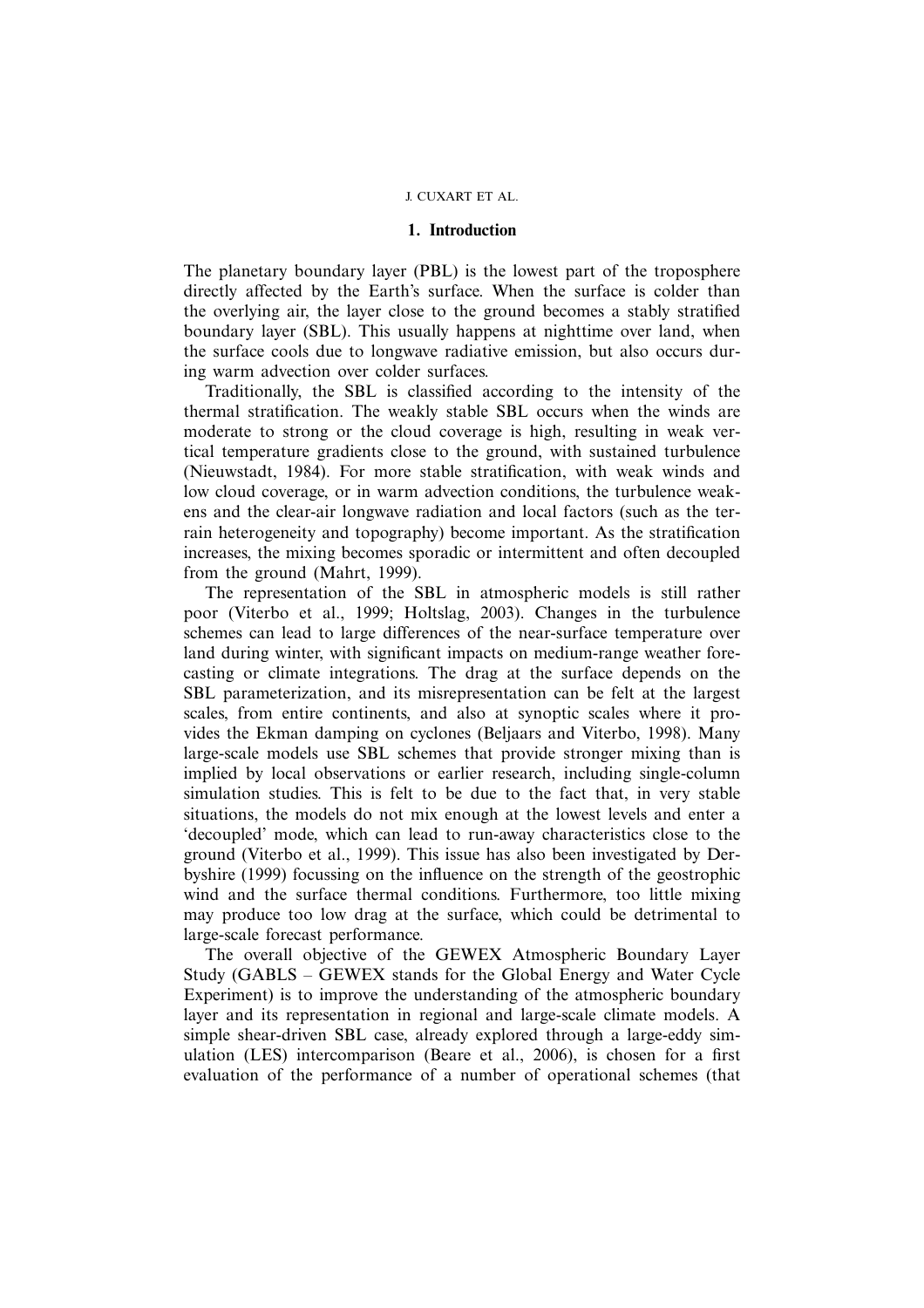is, schemes used within forecast or climate models) and of research or application oriented schemes. The LES intercomparison exercise provides controlled conditions to compare turbulence schemes using parameters that would rarely be at hand from the observations, such as the profiles of many turbulence quantities. A first example for the SBL is given by Galmarini et al. (1998), who use a one-dimensional (1D) model in comparison with LES. They find that their LES is in good approximate agreement with Nieuwstadt's theory on moderately stable turbulence regimes; however, the GABLS LES intercomparison shows that there remain difficulties in layers with relatively strong stratification, particularly near the ground and at the upper inversion.

Keeping these limitations in mind, we consider the LES intercomparison a suitable reference for this moderately stratified case. The differences between the LES models are relatively small and comparison to available observations (see Beare et al., 2006, Sections 3 and 5) indicates that they are all approximately in agreement with Nieuwstadt's theory although the mixing intensity is slightly overestimated. For stronger stratifications or more complex situations, state-of-the-art LES might not be as useful, and comparison with detailed observations, such as those provided by the CASES-99 experiment (Poulos et al., 2002) will be needed. Only one 'stability point' (in the bulk parameter space) is considered here because of the availability of LES data for this particular set-up and the large number of participating models. It is clear that a wider exploration from neutrality to strong stratification must be undertaken; the conclusions of this work, such as the sensitivity studies to the vertical resolution or to the closure constants, are necessarily of limited applicability.

In our study different operational and research schemes will be intercompared, with the LES results used as a guiding reference. This follows earlier studies for unstable and neutral boundary layers (e.g Ayotte et al., 1996). Given the present level of understanding of turbulence, PBL models are still limited to crude approximations of reality. Further, even the best adjusted models in a research framework may not be appropriate when used as parametrizations within larger scale models. In principle, the operational models for medium- or long-range forecasts are adjusted to produce good overall forecasts, even at the cost of degrading skill in local areas. Schemes implemented in mesoscale models can focus more on good representation of small areas, since the possible detrimental effects at longer temporal scales are not relevant, but they still have to take into account the interaction with other active parameterizations. Finally, the models specifically built for PBL research are intended to reproduce at their best the different PBL regimes.

Here all the participating schemes are tested in the ideal PBL research framework. Relevant processes such as the dynamic or the surface forcings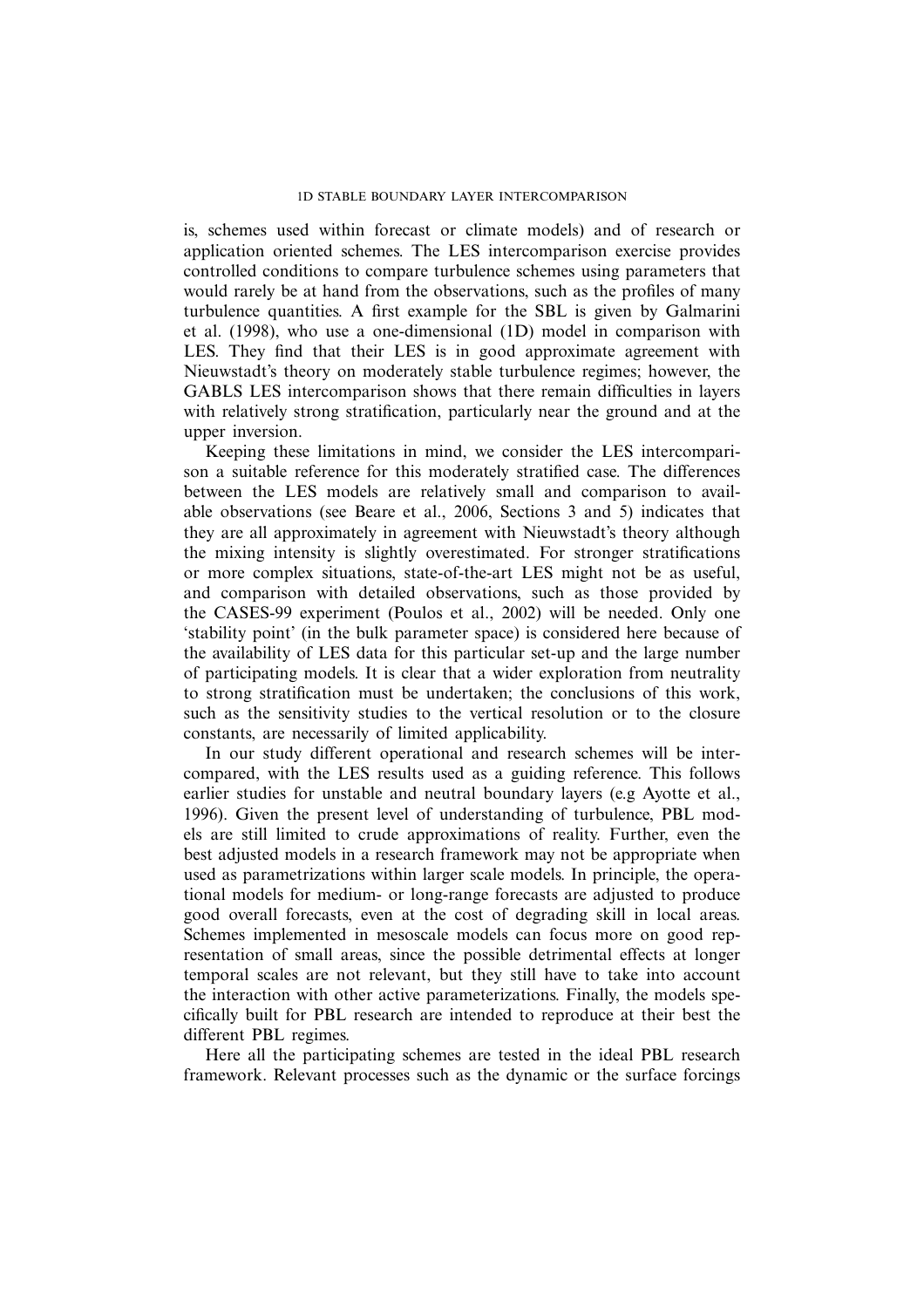are prescribed. Not all the important questions can be addressed here, for example the case prescribes the temporal evolution of the surface temperature, so that the decoupling issue cannot be explored. Differences in mixing efficiency can be discussed, however, exploring the behaviour of the momentum and heat fluxes, as well as some characteristics of the turbulence parameters provided by each scheme (mixing lengths, mixing coefficients and stability functions).

In Section 2, the case is described, and the description of the participating schemes is briefly given in Section 3. The results from each model are discussed and intercompared in Section 4, including the exploration of some details of the turbulence schemes. Finally, Section 5 describes the sensitivity to the closure parameters for some models and Section 6 gives a synthesis of the intercomparison exercise.

# **2. Description of the Case**

This case is based on the simulations of an Arctic SBL by Kosovic and Curry (2000). The boundary layer is driven by an imposed barotropic geostrophic wind, with a specified surface cooling rate, and attains a quasi-steady state with a depth of between 150 and 250 m. It has also been used for a parallel LES intercomparison (Beare et al., 2005), aiming to quantify the reliability of stable boundary-layer LES. The same prescription has been retained for the single-column model intercomparison in order to minimise the sources of discrepancy between models and with the LES statistics. Nevertheless, weather-forecast or climate models have been included at their operational configuration.

A vertical domain of 400 m is used, with a grid mesh of 6.25 m (64 vertical levels), and a timestep of 10 s, to reduce the differences originating from the numerical discretization. A constant geostrophic wind with height, of 8 m s<sup>-1</sup> in the *x* direction, is prescribed, and the latitude is 73<sup>°</sup> N  $(f = 1.39 \times 10^{-4} \text{ s}^{-1})$ . Radiation schemes are switched off and the duration of the run is nine hours. The initial state and the boundary conditions are

- The potential temperature ( $\theta$ ) equals 265 K up to 100 m, then it increases at a rate of  $0.01 \text{ K m}^{-1}$  until the domain top, where a value of 268 K is reached. Moisture is not considered and therefore it is initialised to zero.
- For models requiring an initial turbulence kinetic energy (TKE or *e*) profile, it is set to  $0.4(1 - z/250)^3$  m<sup>2</sup>s<sup>-2</sup> for  $0 \le z \le 250$  m with an imposed minimum value above that.

<sup>–</sup> The components of the wind are set equal to those of the geostrophic wind  $(u=u_{\varrho}, v=v_{\varrho})$ -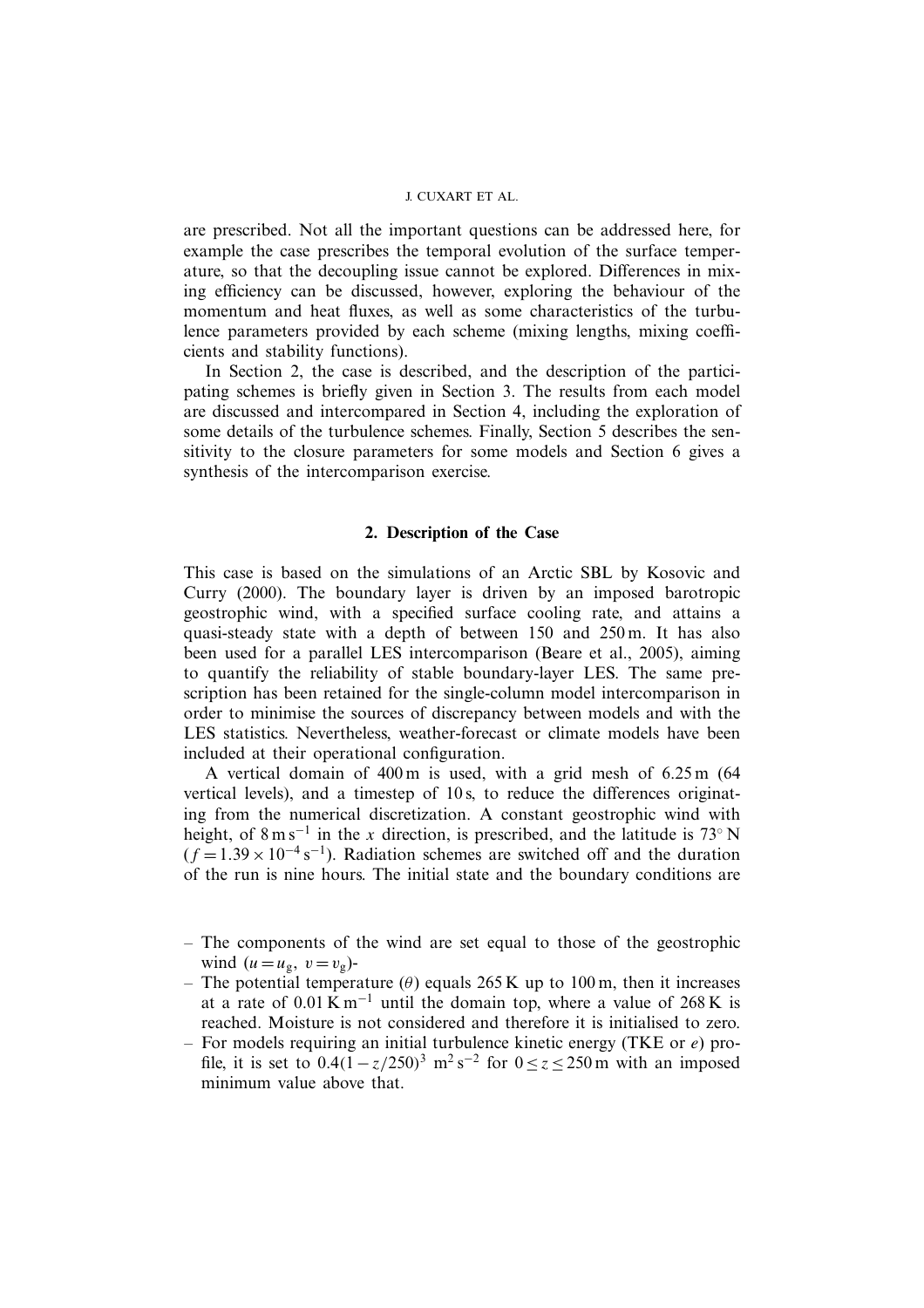– Surface boundary conditions: no slip (zero wind speed at  $z_0$ ), with surface temperature (at  $z_0$ ) specified as 265 K initially, decreasing at a constant rate of  $0.25 \text{ K h}^{-1}$ . The value of the aerodynamic roughness length  $(z_0)$  is set to 0.1 m for both momentum and temperature. The use of the following flux-gradient relations is recommended

$$
\frac{\partial u}{\partial z} = \frac{\partial v}{\partial z} = \frac{u_*}{\kappa z} \left( 1 + \beta_m \frac{z}{L} \right),\tag{1}
$$

$$
\frac{\partial \theta}{\partial z} = \frac{\theta_*}{\kappa z} \left( 1 + \beta_h \frac{z}{L} \right),\tag{2}
$$

*κz L* with  $\kappa = 0.4$  the von Karman constant,  $\beta_m = 4.8$ ,  $\beta_h = 7.8$ , where *L* is the Obukhov length *u* is the friction velocity and *θ* is the surface temper-Obukhov length,  $u_*$  is the friction velocity and  $\theta_*$  is the surface temperature scale.

– Other constants: *<sup>g</sup>* <sup>=</sup> <sup>9</sup>*.*81 m s−2, reference potential temperature  $\theta_0 = 263.5 \text{ K}$ , reference density  $\rho_0 = 1.3223 \text{ kg m}^{-3}$  and surface pressure  $p_{ref} = 1013.2$  hPa.

# **3. Models Participating in the Intercomparison**

Sixteen groups participated in the intercomparison and twenty different schemes have been used (see Tables I and II). The participant groups include seven National Weather Services, the European Centre for Medium-Range Weather Forecasts, seven Universities and two research centres and their collaborators. The names of the participant institutions and the acronyms used are given in Tables I and II. Four institutions submitted results from different schemes. Their acronyms are: ECMWF-MO, for the ECMWF results using prescribed flux-gradient relations close to the results of the Cabauw tower observations (Beljaars and Holtslag, 1991); LouvainU-L and LouvainU-eps for two 1.5-order schemes using a diagnosed mixing length and a dissipation equation respectively; the MetOffice-res, a research model different from the operational one; and the Stockholm University, whose similarity energy model is written StockholmU-sim. The KNMI model adds the acronym RACMO (Regional Atmospheric Climate MOdel).

Some of the schemes are the operational versions running in weatherforecast and climate models but run offline, whereas others are used in applications, within non-operational mesoscale models or for research purposes (see Table II). Most models have run using the prescribed temporal and spatial discretization, except ECMWF (and ECMWF-MO), MetOffice and NOAA-NCEP, which have used their operational grid (with 7, 6 and 8 points respectively within the prescribed vertical domain), and SandiaLabs, which used a very fine mesh (358 points). Some operational models cannot easily change their vertical resolutions since they are adjusted to them, but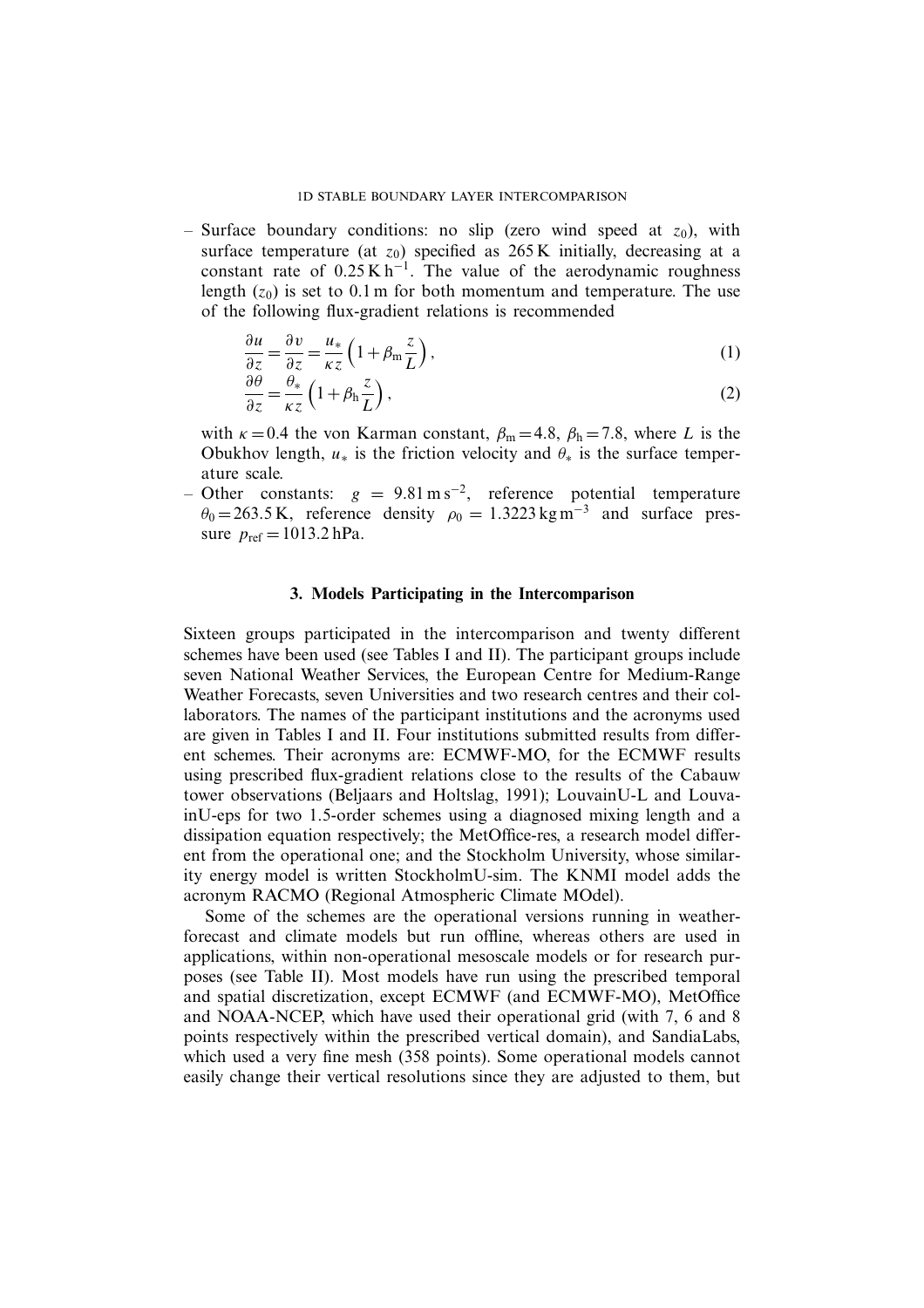| Acronym      | Institution                                        | Scientists                         |
|--------------|----------------------------------------------------|------------------------------------|
| <b>ECMWF</b> | European Centre for Medium-Range Weather Forecasts | A. Beljaars                        |
| NOAA-NCEP    | National Oceanic and Atmospheric Administration-   | F. Freedman                        |
|              | National Centers for Environmental Prediction      | M. Ek                              |
| MeteoFrance  | Météo-France                                       | E. Bazile                          |
| JMA          | Japan Meteorological Agency                        | H. Kitagawa                        |
| MetOffice    | Met Office, UK                                     | R. J. Beare                        |
| WageningenU  | Wageningen University                              | G-J. Steeneveld, A. A. M. Holtslag |
| SandiaLabs   | Sandia National Laboratories                       | S. Wunsch, A. Kerstein             |
| <b>MSC</b>   | Meteorological Service of Canada                   | J. Mailhot                         |
| KNMI         | Royal Netherlands Meteorological Institute         | G. Lenderink                       |
| UIB-UPC      | University of the Balearic Islands-                | J. Cuxart                          |
|              | Politechnical University of Catalonia              | L. Conangla                        |
| <b>NASA</b>  | National Aeronautics and Space Administration      | K-M. Xu, A. Cheng                  |
| <b>NVU</b>   | West Virginia University                           | D. Lewellen                        |
| YorkU        | York University                                    | W. Weng, P. Taylor                 |
| LouvainU     | Catholic University of Louvain                     | G. Schayes, R. Hamdi               |
| SwedishMS    | Swedish Meteorological and Hydrological Institute  | V. Perov                           |
| StockholmU   | Stockholm University                               | G. Svensson, T. Mauritsen          |

# $\begin{tabular}{ll} \bf{TABLE I} \end{tabular}$ TABLE I

# J. CUXART ET AL.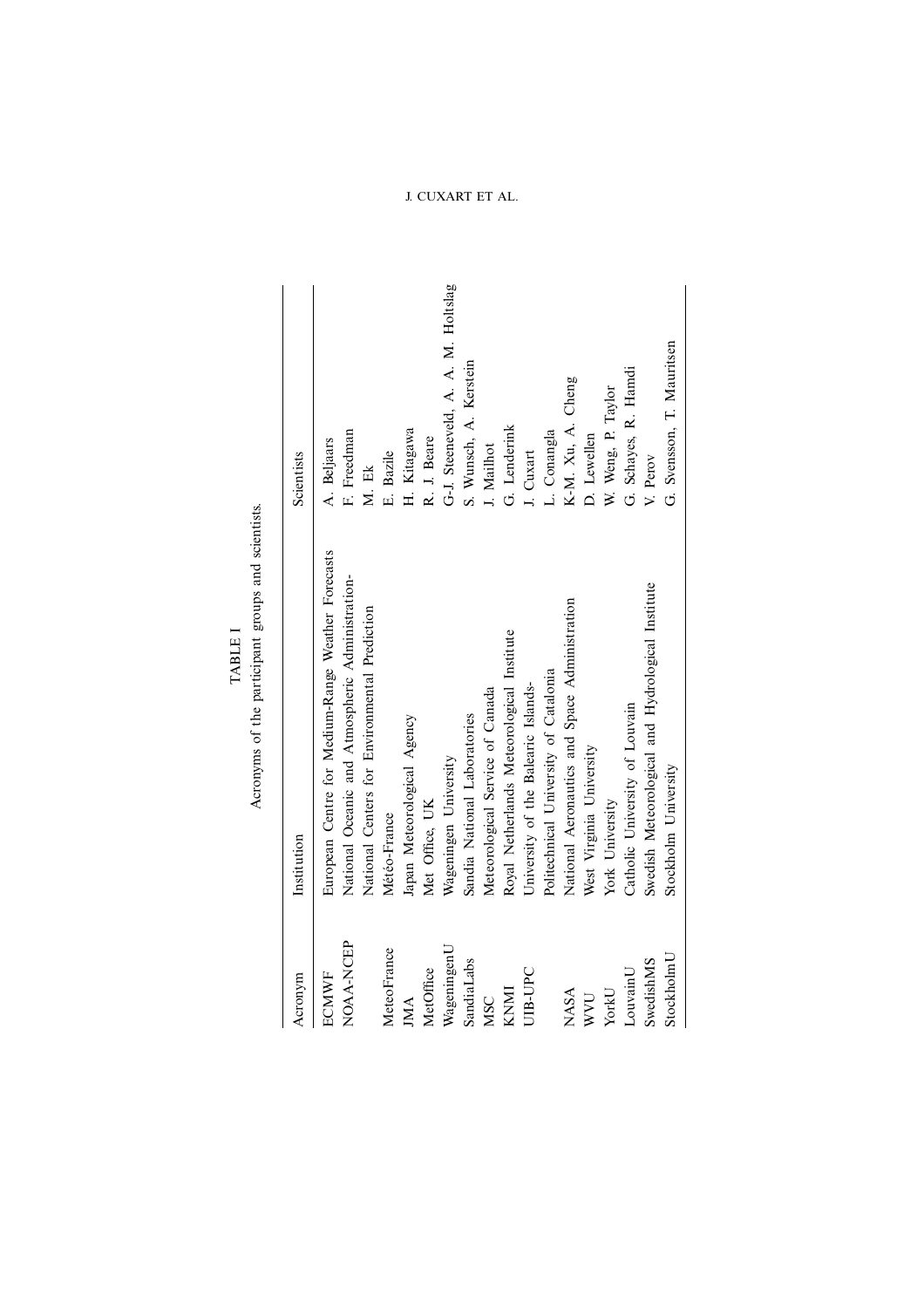| Model                     | Use              | Type         | Ref                           |  |  |
|---------------------------|------------------|--------------|-------------------------------|--|--|
| <b>ECMWF</b>              | Operational      | 1st order    | Beljaars and Viterbo (1998)   |  |  |
| ECMWF-MO                  | Operational-test | 1st order    |                               |  |  |
| <b>NOAA-NCEP</b>          | Operational      | 1st order    | Hong and Pan $(1996)$         |  |  |
| MeteoFrance               | Operational      | 1st order    | Louis et al. $(1982)$         |  |  |
| <b>JMA</b>                | Operational      | 1st order    | Mellor and Yamada (1974)      |  |  |
| MetOffice                 | Operational      | 1st order    | Louis (1979)                  |  |  |
| MetOffice-res             | Research         | 1st order    | Williams (2002)               |  |  |
| WageningenU               | Research         | 1st order    | Duynkerke (1991)              |  |  |
| SandiaLabs                | Research         | ODT          | Kerstein et al. (2001)        |  |  |
| <b>MSC</b>                | Operational      | $e-l$        | Belair et al. (1999)          |  |  |
| KNMI-RACMO                | Operational      | $e-l$        | Lenderink and Holtslag (2004) |  |  |
| <b>UIB-UPC</b>            | Research         | $e-l$        | Cuxart et al. $(2000)$        |  |  |
|                           | Mesoscale model  |              |                               |  |  |
| <b>NASA</b>               | Research         | $e-l$        | Xue et al. $(2000)$           |  |  |
|                           | Mesoscale model  |              |                               |  |  |
| <b>WVU</b>                | Research         | $e-l$        | Sykes and Henn (1989)         |  |  |
| YorkU                     | Research         | $e-l$        | Weng and Taylor (2003)        |  |  |
| Louvain U-L               | Research         | $e-l$        | Therry and Lacarrère (1983)   |  |  |
| Louvain <sub>U</sub> -eps | Research         | $e-\epsilon$ | Duynkerke (1988)              |  |  |
| SwedishMS                 | Research         | $e-\epsilon$ |                               |  |  |
| StockholmU                | Research         | e-l          | Andrén (1990)                 |  |  |
| StockholmU-sim            | Research         |              | Mauritsen et al. (2004)       |  |  |

|                                      | <b>TABLE II</b> |  |
|--------------------------------------|-----------------|--|
| Model name, use, type and reference. |                 |  |

the inspection of their behaviour in operational conditions is considered of interest as well. Many of the operational models used their own similarity functions in the surface layer instead of the recommended ones (indicated with an asterisk in Tables IV and V).

All the participating models, except the ODT scheme (standing for 'one-dimensional turbulence') of SandiaLabs, make use of the Reynolds decomposition in the equations of momentum and heat, and the turbulence is represented by fluxes, the vertical derivatives of the turbulence fluxes. These are parameterised assuming an equation formally like the diffusion equation, with eddy diffusivities *<sup>K</sup>*<sup>m</sup>*, K*<sup>h</sup> for momentum and heat

$$
\overline{u'w'} = -K_{\rm m} \frac{\partial u}{\partial z},\tag{3}
$$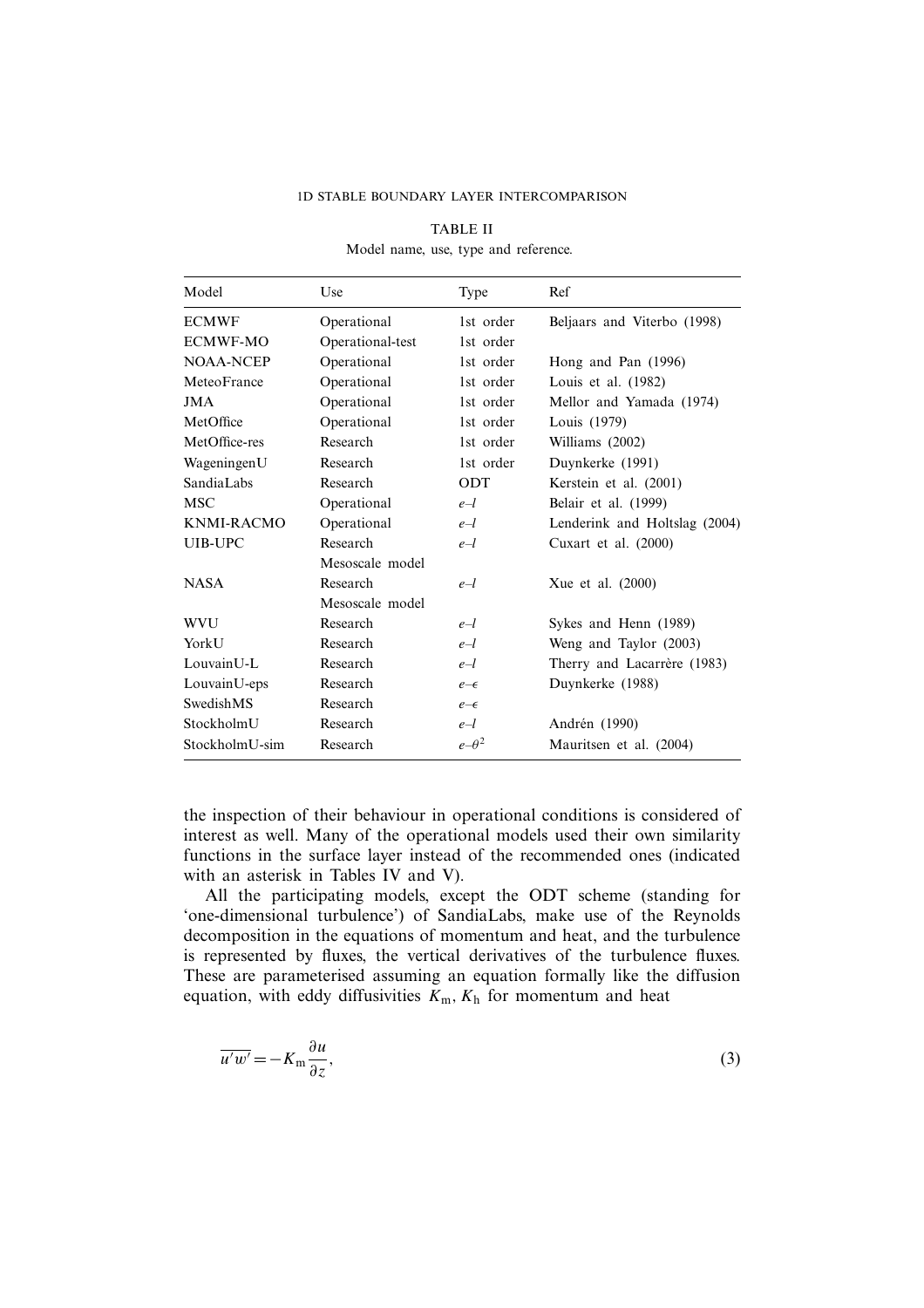$$
\overline{v'w'} = -K_m \frac{\partial v}{\partial z},
$$
\n
$$
\overline{v'w'} = -K_m \frac{\partial v}{\partial \theta},
$$
\n(4)

$$
\overline{w'\theta'} = -K_{\rm h} \frac{\partial \theta}{\partial z},\tag{5}
$$

where *u*, *v* are the mean horizontal wind components,  $\theta$  is the potential temperature, and variables with primes stand for fluctuations about their respective horizontal means. Here we concentrate only on the parameterizations for the stably stratified regime. The turbulence schemes are classified according to their order of closure. Some of their characteristics are summarized in Table III.

# 3.1. First-order schemes

Five of the seven operational schemes use first-order closures, based on Louis (1979) and Louis et al. (1982), along with individual modifications. In this case the fluxes are computed using

$$
K_{\rm m} = l_{\rm m}^2 \frac{\partial U}{\partial z} f_{\rm m},\tag{6}
$$

$$
K_{\rm h} = l_{\rm m} l_{\rm h} \frac{\partial U}{\partial z} f_{\rm h},\tag{7}
$$

where  $l_m$ ,  $l_h$  stand for the momentum and heat mixing lengths, and  $f_m$ ,  $f_h$ <br>are stability functions II being here the wind speed. The differences are stability functions, *U* being here the wind speed. The differences between the first-order schemes arise mainly from the different approaches taken for the lengths and the stability functions. One exception is the NOAA-NCEP model, which uses a prescribed quadratic function for *<sup>K</sup>*<sup>m</sup> below the boundary-layer height *h*, subject to the lower limit  $K_m = 1 \text{ m}^2 \text{ s}^{-1}$ . The MetOffice-res model diagnoses its mixing coefficients from stationary, locally scaled, second-order budgets. The lengths usually are forced to tend to  $\kappa z$  in the surface layer and to some upper value  $\lambda_0$  aloft (a parameter usually called the asymptotic length), using a formula proposed by Blackadar (1962) that gives more weight to the smallest value at the level of interest:

$$
\frac{1}{l_{\rm m}} = \frac{1}{\kappa z} + \frac{1}{\lambda_0} \tag{8}
$$

for  $l_m$  and a similar expression for  $l_h$  if the lengths are different. The value of  $\lambda_0$  is an adjustable parameter that varies between 40 and 200 m value of  $\lambda_0$  is an adjustable parameter that varies between 40 and 200 m between models. None of the participants currently distinguish between the asymptotic length values for heat and for momentum. The stability functions vary between the first-order models and are the main factor that can explain differences between them. Most of them depend only on the local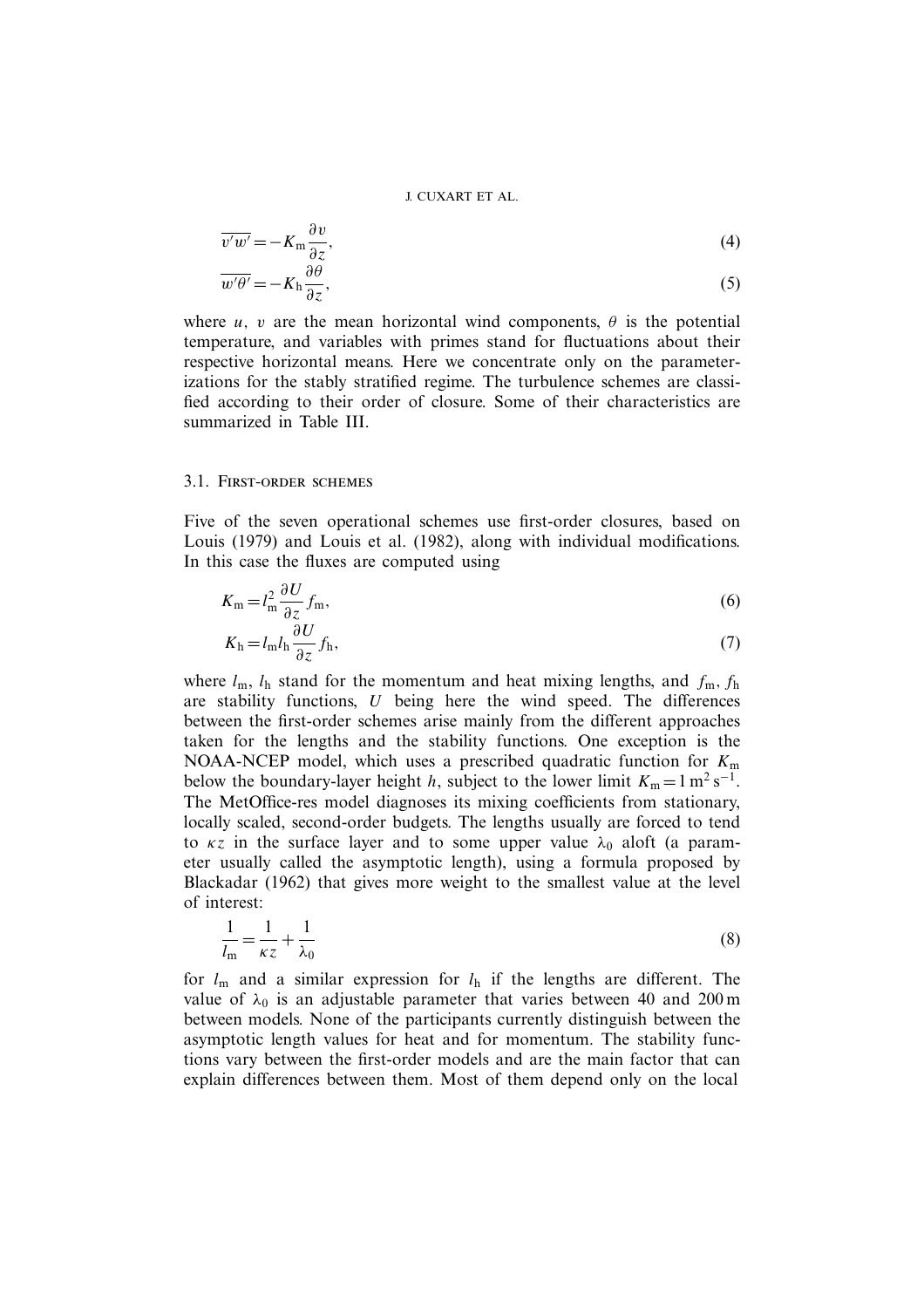| Model          | $K_{\rm m}\,(\rm m^2\,s^{-1})$                        | $K_{\rm h}$ (m <sup>2</sup> s <sup>-1</sup> )                                | Lengths (m)                                                                                                                                                                                                                                              | Stab. functions (adim)                                                |
|----------------|-------------------------------------------------------|------------------------------------------------------------------------------|----------------------------------------------------------------------------------------------------------------------------------------------------------------------------------------------------------------------------------------------------------|-----------------------------------------------------------------------|
| <b>ECMWF</b>   | $l_{\rm m}^2 \frac{\partial U}{\partial z} f_{\rm m}$ | $K$ m $\frac{l_{\rm m}l_{\rm h}}{l_{\rm m}^2}$ $\frac{f_{\rm h}}{f_{\rm m}}$ | $l_{\rm m,h}^{-1} = (kz)^{-1} + \lambda_0^{-1},$                                                                                                                                                                                                         | $f_{\rm m}^{-1}$ = 1 + 10Ri(1 + 5Ri) <sup>-0.5</sup>                  |
| (and ECMWF-MO) |                                                       |                                                                              | $\lambda_0\!=\!150\,\mathrm{m}$                                                                                                                                                                                                                          | $f_h^{-1} = 1 + 15Ri(1 + 5Ri)^{0.5}$                                  |
| NOAA-NCEP      | $\frac{u_{*}\kappa z}{f} (1 - z/h)^2$<br>Ĵm,          | $K_{\rm m}$ /1.32                                                            |                                                                                                                                                                                                                                                          | $f_m = \min(1 + 0.5h/L, 5.)$                                          |
| MeteoFrance    | ECMWF<br>as                                           | $K$ m $\frac{l_{\rm h}}{l_{\rm m}}$ $\frac{f_{\rm h}}{f_{\rm m}}$            | $l_{\rm m}, l_{\rm h}$                                                                                                                                                                                                                                   | $f_{\rm m}^{-1}$ = 1 + 10Ri(1 + 5Ri) <sup>-0.5</sup>                  |
|                |                                                       |                                                                              | as ECMWF with mods.                                                                                                                                                                                                                                      | $f_h^{-1} = 1 + 15Ri(1 + 5Ri)^{0.5}$                                  |
| <b>JMA</b>     | <b>ECMWF</b><br>as                                    | as ECMWF                                                                     | $l_m = l_h$ , $\lambda_0 = 50$ m                                                                                                                                                                                                                         | LE (Yamada, 1975)                                                     |
| MetOffice      | ECMWF<br>as                                           | as ECMWF                                                                     | as ECMWF, $\lambda_0 = \max(40., 0.15h)$                                                                                                                                                                                                                 | $f_m = f_h = (1 + 10Ri)^{-1}$                                         |
| MetOffice-res  | $(z, h, u_*, L)$<br>$K_{\rm m}$ (                     | $K_{h}(z, h, u_*, L)$                                                        | $l_{\mathrm{m,h}}^{-1}=\frac{A}{z}+B\frac{N}{\sigma_w}+C\frac{S}{\sigma_w}$                                                                                                                                                                              | implicit in $K_m$ , $K_h$                                             |
| WageningenU    | ECMWF<br>as.                                          | as ECMWF                                                                     | $l_{\mathrm{m,h}}\!=\!kz$                                                                                                                                                                                                                                | $f_m(\frac{z}{\Lambda})$ , $f_h(\frac{z}{\Lambda})$ (Duynkerke, 1991) |
| SandiaLabs     | $\Xi$                                                 | $\Xi$                                                                        | g                                                                                                                                                                                                                                                        |                                                                       |
| MSC            | $0.516\sqrt{el_{\rm m}}$                              | $K_{\rm m}/0.85$                                                             | $l_{\rm m} = \min(kz, 200) f_{\rm m}$                                                                                                                                                                                                                    | $f_m = (1 + 12Ri)^{-1}$                                               |
| KNMI-RACMO     | $\sqrt{e} l_{\rm m}$                                  | $\sqrt{e} l_\text{h}$                                                        | $l_{\rm m}$ (Ri, e, N), $l_{\rm h}(e, N)$                                                                                                                                                                                                                |                                                                       |
| UIB-UPC        | $0.067\sqrt{e}l_{\rm m}$                              | $0.167\sqrt{e}l_\mathrm{h}f_\mathrm{h}$                                      | Bougeault and Lacarrère (1989) $l_{\epsilon} = l_{\rm m} = l_{\rm h}$                                                                                                                                                                                    | $f_{\rm h} = (1 + C l_{\rm m}^2 N^2/e)^{-1}$                          |
| NASA           | $0.1\sqrt{e} l_{\rm m}$                               | $K_{\rm m}$ min(3, $F(l_{\rm m})$ )                                          | $l_{\rm m}\,{=}\,0.76\sqrt{e/N^2}$                                                                                                                                                                                                                       |                                                                       |
| <b>NAM</b>     | $C_1\sqrt{e}l_{\rm m}f_{\rm m}$                       | $C_2\sqrt{el_{\rm h}}f_{\rm h}$                                              | $l_{\rm m} = l_{\rm h} = \min(h/4, 0.65z, \sqrt{e/2}N^2)$                                                                                                                                                                                                | $f_m(Ri)$ , $f_h(Ri)$                                                 |
| ${\tt YorkU}$  | $0.55\sqrt{e}l_{\rm m}$                               | $K_{\rm m}/0.85$                                                             | $l_{\rm m}, l_{\epsilon} = F(z, L, \lambda_0)$                                                                                                                                                                                                           |                                                                       |
| LouvainU-L     | $0.5\sqrt{e}l_{\rm m}$                                | $1.3K_{\rm m}$                                                               | $l_m = l_h, l_e$ (Therry and Lacarrere, 1983)                                                                                                                                                                                                            |                                                                       |
| LouvainU-eps   | $C_1e^2/\epsilon$                                     | $K_{\rm h} = K_{\rm m}$                                                      | £                                                                                                                                                                                                                                                        |                                                                       |
| SwedishMS      | $C_1(\text{Re})e^2/\epsilon$                          | $K_{\rm h}\!=\!K_{\rm m}$                                                    | ₿                                                                                                                                                                                                                                                        |                                                                       |
| StockholmU     | H                                                     | Β                                                                            | $l_{\rm m} = l_{\rm h} = l_{\rm e}$                                                                                                                                                                                                                      | $f_\mathrm{m},$ $f_\mathrm{h}$ (Andrén, 1990)                         |
| StockholmU-sim | $\mathbb{H}$                                          | H                                                                            | $l_{\epsilon}^{-1} = (\kappa z)^{-1} + \frac{N}{3.04\sqrt{e}} + \frac{S}{1.52\sqrt{e}}$                                                                                                                                                                  |                                                                       |
|                |                                                       |                                                                              | L is the Obukhov length, N is the Brunt-Väisälä frequency, S is the wind shear and A is the local Obukhov length; LE stands for 'long<br>expressions' and ND for 'not defined'. Further specifications can be found in the references listed in Table II |                                                                       |

Some characteristics of the turbulence schemes. Some characteristics of the turbulence schemes.  $\ensuremath{\mathsf{TABLE}}\xspace$  III TABLE III

1D STABLE BOUNDARY LAYER INTERCOMPARISON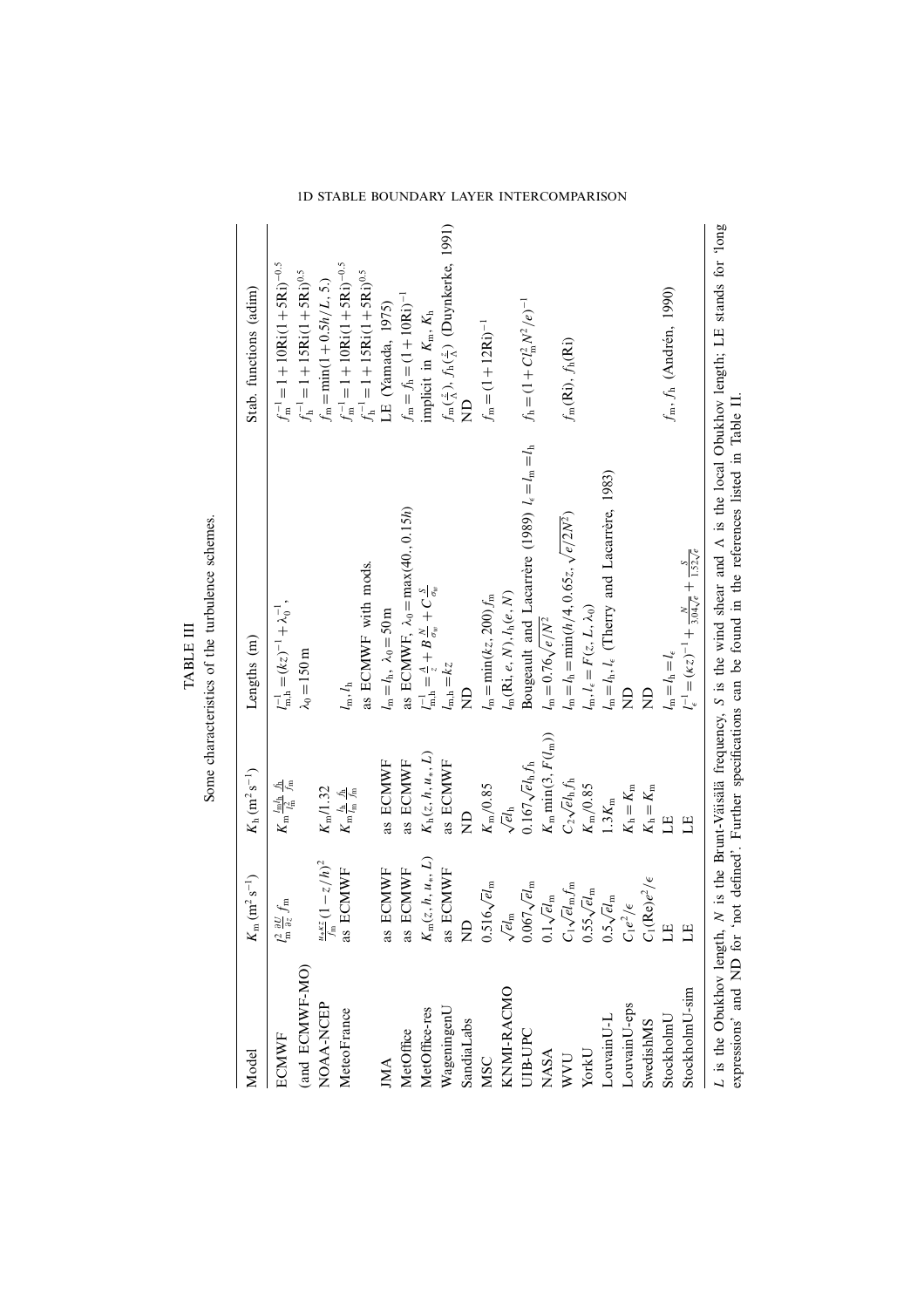gradient Richardson number, but some use local flux-gradient relations, and some make the first match the second in the surface layer.

The ODT scheme (Kerstein et al., 2001), instead of using a diffusion equation for the turbulence transport, applies a random sequence of rearrangements (mappings) applied to randomly selected intervals of the vertical grid, which may be viewed as an analogy of turbulent eddies. A model for the distribution of eddies is needed.

### 3.2. Higher-order schemes

The higher-order schemes are those that use one or more prognostic equations to compute the turbulence quantities. The *e*–*l* models are those that use a prognostic equation only for the turbulence kinetic energy (*e*). Two operational schemes (MSC and KNMI-RACMO) use such a proposal, together with two mesoscale models (UIB-UPC is implemented in Meso-NH (Lafore et al., 1998), and NASA in ARPS (Xue et al., 2000)). Some of these schemes are, in fact, equilibrium second-order schemes, except for *e* (such as Stockholm U. or UIB-UPC), whereas the others prescribe the *e* equation and the lengths. We refer the reader to the original references and, to simplify the analyses, all the models with a prognostic TKE will be treated together. In this case, we could summarise the mixing coefficients as

$$
K_{\rm m} = c_{\rm m} \sqrt{e} l_{\rm m} f_{\rm m},\tag{9}
$$

$$
K_{\rm h} = c_{\rm h} \sqrt{e} l_{\rm h} f_{\rm h},\tag{10}
$$

$$
\frac{\partial e}{\partial t} = -\overline{u'w'} \frac{\partial u}{\partial z} - \overline{v'w'} \frac{\partial v}{\partial z} + \frac{g}{\theta_{\text{ref}}} \overline{w'\theta'} - \frac{\partial \overline{w'e}}{\partial z} - c_{\epsilon} \frac{e^{\frac{z}{2}}}{l_{\epsilon}},\tag{11}
$$

 $\frac{\partial^2 f}{\partial t} = -u'w'\frac{\partial f}{\partial z} - v'w'\frac{\partial f}{\partial z} + \frac{\partial^2 f}{\partial z}w'\theta' - \frac{\partial^2 f}{\partial z} - c_{\epsilon} \frac{\partial f}{\partial z}$ , (11)<br>where  $c_m, c_h, c_{\epsilon}, c_e$  are constants and  $\theta_{ref}$  is a reference value for the poten-<br>tial temperature. Fountion (11) is the 1D tial temperature. Equation (11) is the 1D turbulence kinetic energy equation, which uses a diffusion approach for the transport of *e* (usually with the same mixing coefficient as for the momentum fluxes, except for a constant *ce*) and the Kolmogorov formula (Kolmogorov, 1941) for the dissipation  $(\epsilon)$ , which implicitly assumes isotropy and homogeneity. Since this last hypothesis is usually not applicable to the SBL, many models vary the value of the constant  $c_{\epsilon}$  from 0.7 to a smaller value or use empirical parameterizations for the dissipation length  $l_{\epsilon}$ .

The *e*–*l* models differ in three aspects: the values selected for the constants  $c_m$ ,  $c_h$ ,  $c_e$ , the parameterizations taken for the lengths and the stability functions. The Deardorff (1980) length for stable layers (proportional to  $\sqrt{e}/N$ ) is used by many models (at least as a particular case). When a stability function is used, it might come from the complete system of second-order moment equations, but many times it is empirical or adjusted for the needs of each scheme. Some schemes assume a constant turbulence Prandtl number ( $Pr = K_m/K_h$ ). The constants may vary between models by an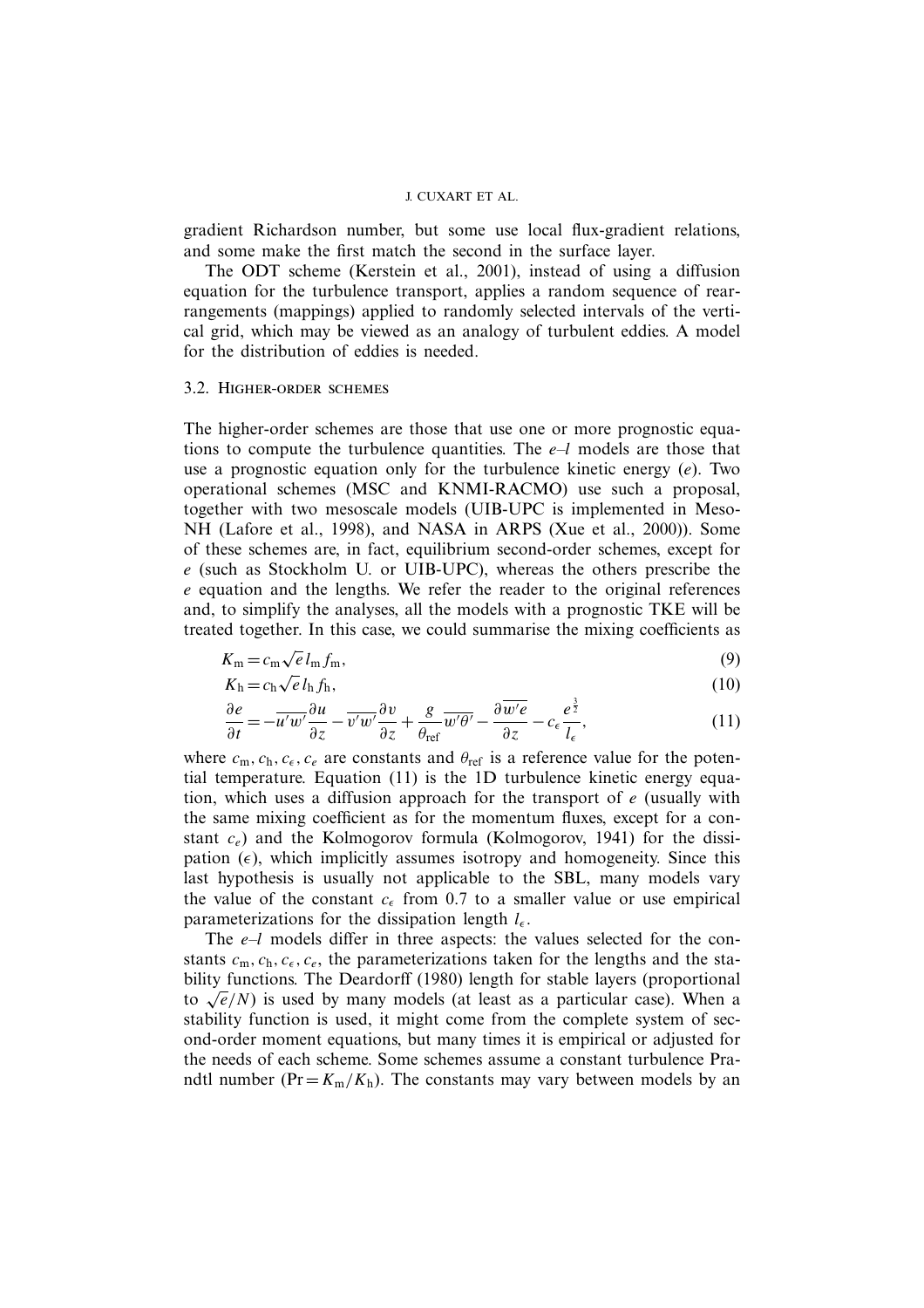order of magnitude. It is clear that the number of possible combinations of these parameters, constants, lengths and stability functions, is very high, and one cannot isolate a single aspect. For the intercomparison of results in the next section, several diagnostics, such as equivalent stability functions or turbulence lengths, will be derived and discussed.

The  $e$ – $\epsilon$  models use, besides an *e* equation, an equation for the dissipation of *e*. The latter is a highly parameterised equation, that makes many assumptions (see Tennekes and Lumley, 1972) and that is widely used in engineering applications for neutrally stratified flows. The extension to stratified flows is difficult and two models are used here. LouvainUeps uses Duynkerke's formulation (1988), which states a special limitation on the dissipation production term related to buoyancy. On the other hand, the SwedishMS model makes the coefficients of the equation variable with the Reynolds number. For these schemes, in the *e* equation, the Kolmogorov formula is not used and  $\epsilon$  is computed by

$$
\frac{\partial \epsilon}{\partial t} = c_{\epsilon 1} \frac{\epsilon}{e} P(e) - \frac{\partial \overline{w'} \epsilon}{\partial z} - c_{\epsilon 2} \frac{\epsilon^2}{e},\tag{12}
$$

where  $P(e)$  is the production term of the *e* equation, and  $c_{\epsilon 1}, c_{\epsilon 2}$  are adjustable coefficients. The mixing coefficients are written adjustable coefficients. The mixing coefficients are written

$$
K_{\rm m} = c_{\rm m} \left(\frac{e^2}{\epsilon}\right) f_{\rm m},\tag{13}
$$

$$
K_{\rm h} = c_{\rm h} \left(\frac{e^2}{\epsilon}\right) f_{\rm h}.\tag{14}
$$

Finally, the Stock.U-sim model uses evolution equations both for *e* and  $\theta'^2$  together with a common dissination length scale. The turbulent fluxes are together with a common dissipation length scale. The turbulent fluxes are computed from *e* and  $\overline{\theta'^2}$  using energy similarity relations (Mauritsen et al., 2004)

$$
\frac{t}{e} = f_1(\text{Ri}),\tag{15}
$$

$$
\frac{\overline{w'\theta'}^2}{\overline{\theta'^2}e} = f_2(\text{Ri}),\tag{16}
$$
\ne. B<sub>i</sub> is the local gradient. Bichardson number,  $\tau$ , the total stress, and

where Ri is the local gradient Richardson number,  $\tau$  the total stress and  $f_t$ ,  $f_2$  are non-dimensional functions of the local flow stability only *<sup>f</sup>*<sup>1</sup>*, f*<sup>2</sup> are non-dimensional functions of the local flow stability only.

# **4. Results**

As stated in the introduction, the different configurations of the participating models make a simple intercomparison difficult. Moreover, some operational models have simulated the case with their own specific flux-gradient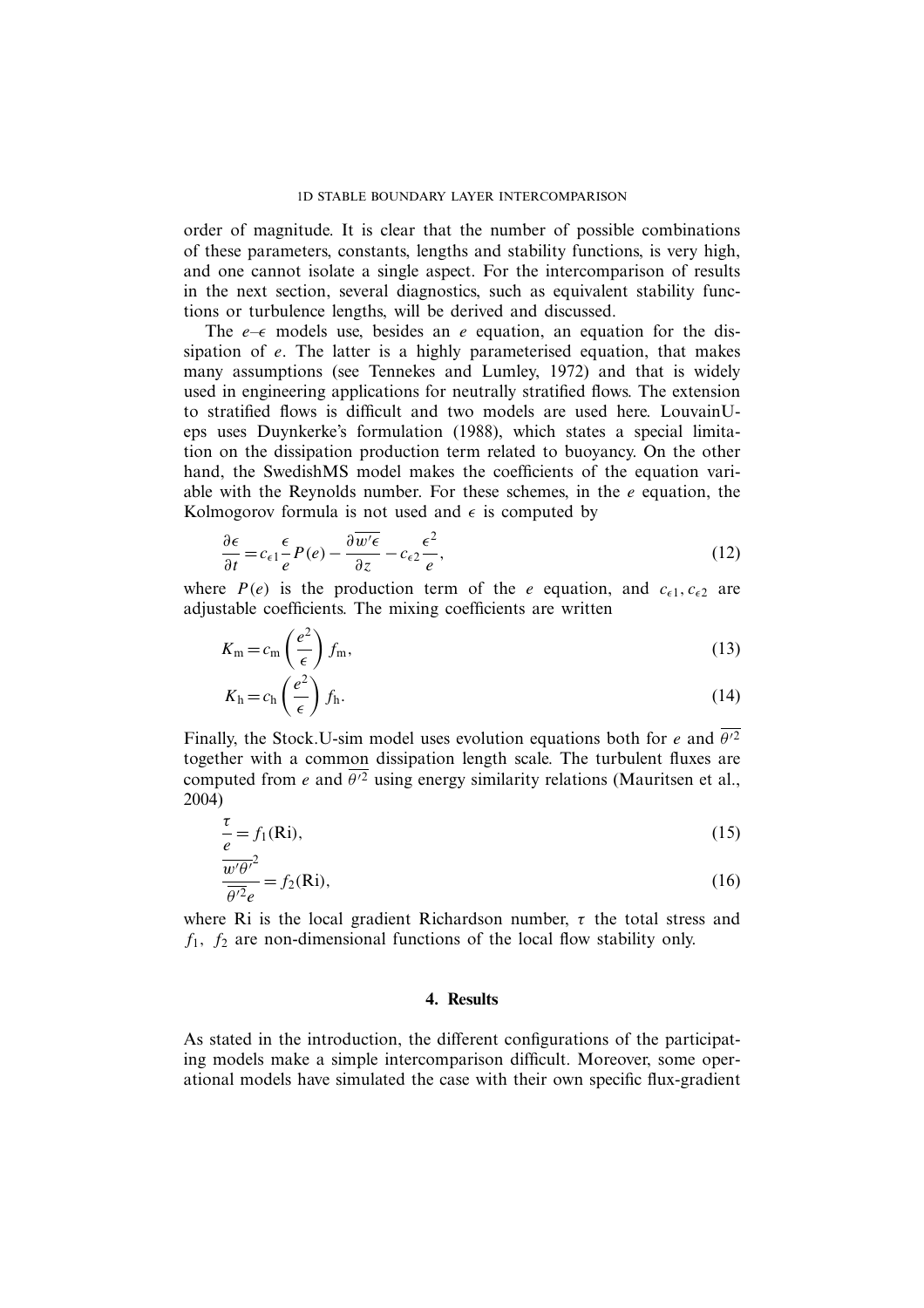relations in the surface layer. Due to the prescription of the surface cooling rate, the decoupling issue cannot be explored; the latter is studied by Steeneveld et al. (2006). We will focus on the different magnitudes of the mixing coefficients of the schemes, particularly in relation to the vertical development of the SBL. Furthermore, the characteristics of the schemes will be intercompared and discussed.

The degree to which LES represents real SBLs has yet to be fully established, although LES results have been checked against available data from the Cabauw site in the Netherlands, through a convenient normalization. The LES results tend to produce slightly too much mixing, although the differences decrease when the resolution increases (Beare et al., 2005). Therefore, we have chosen to compare the single-column outputs to the statistics from the LES runs at a resolution of 3.125 m, since eight models have contributed at this resolution instead of the four models that submitted results at a resolution of 2 m; this gives a compromise between resolution and statistical representativity. The LES statistics provide reference values against which to compare.

### 4.1. Description of the mean and turbulence structure of the SBL

A comparison of the results of the models is attempted here; Figure 1 provides the labels used in the figures for each model. In Figure 2, the time series of *h* and of the friction velocities indicate that the models reach a steady state after 5 h, similar to LES; *h* is defined as in the LES intercomparison: the height at which stress falls to 5% of its surface value, divided by 0.95. There is considerable spread among the LES results near the surface and at the boundary-layer top (at least compared to previous intercomparisons for other regimes). This is most likely related to prescribing a surface temperature instead of a cooling rate. The spread among the singlecolumn models is much larger. The SBL depth of the operational models is much higher than that from LES, whereas the research models produce a shallower SBL closer to the LES results. The friction velocities seem to be overestimated for the operational schemes, but the picture is not so clear as for *h*. The large boundary-layer heights and friction velocities for the operational schemes show that they have large exchange coefficients, thus transporting the characteristics of the air in the surface layer to the free atmosphere. These schemes miss some specific features such as the upper inversion that the LESs generate and that most of the research models also reproduce, as can be seen from the potential temperature profiles in Figure 3. In fact, elevated inversions within the SBL, similar to the ones here, have been found by Kosovic and Curry (2000) on the Arctic sea, by Garratt and Ryan (1989) in a warm advection over the sea south of Australia and by Lapworth (2003) over a U.K. site in the middle of the night.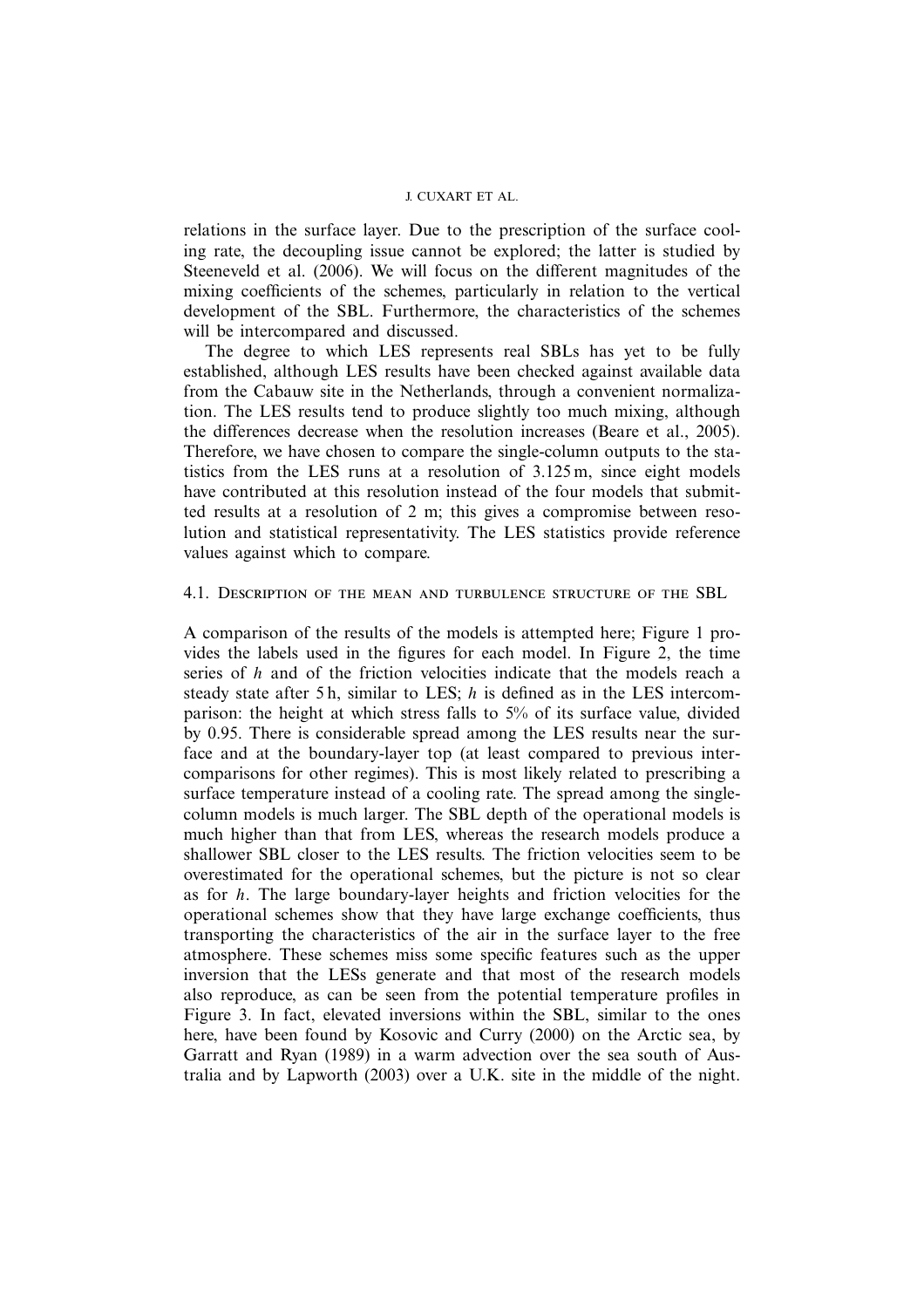

1D STABLE BOUNDARY LAYER INTERCOMPARISON

*Figure 1.* Labels for the first-order schemes (left) and for the higher order schemes (right). The LES will be represented by a shaded area when the LES averages plus/minus the standard deviation are plotted or with a thick continuous line when only the average is used.



*Figure 2.* Time series for the boundary-layer height (top) and for the velocity friction (bottom). Left column: first-order schemes + ODT; right column: higher-order schemes.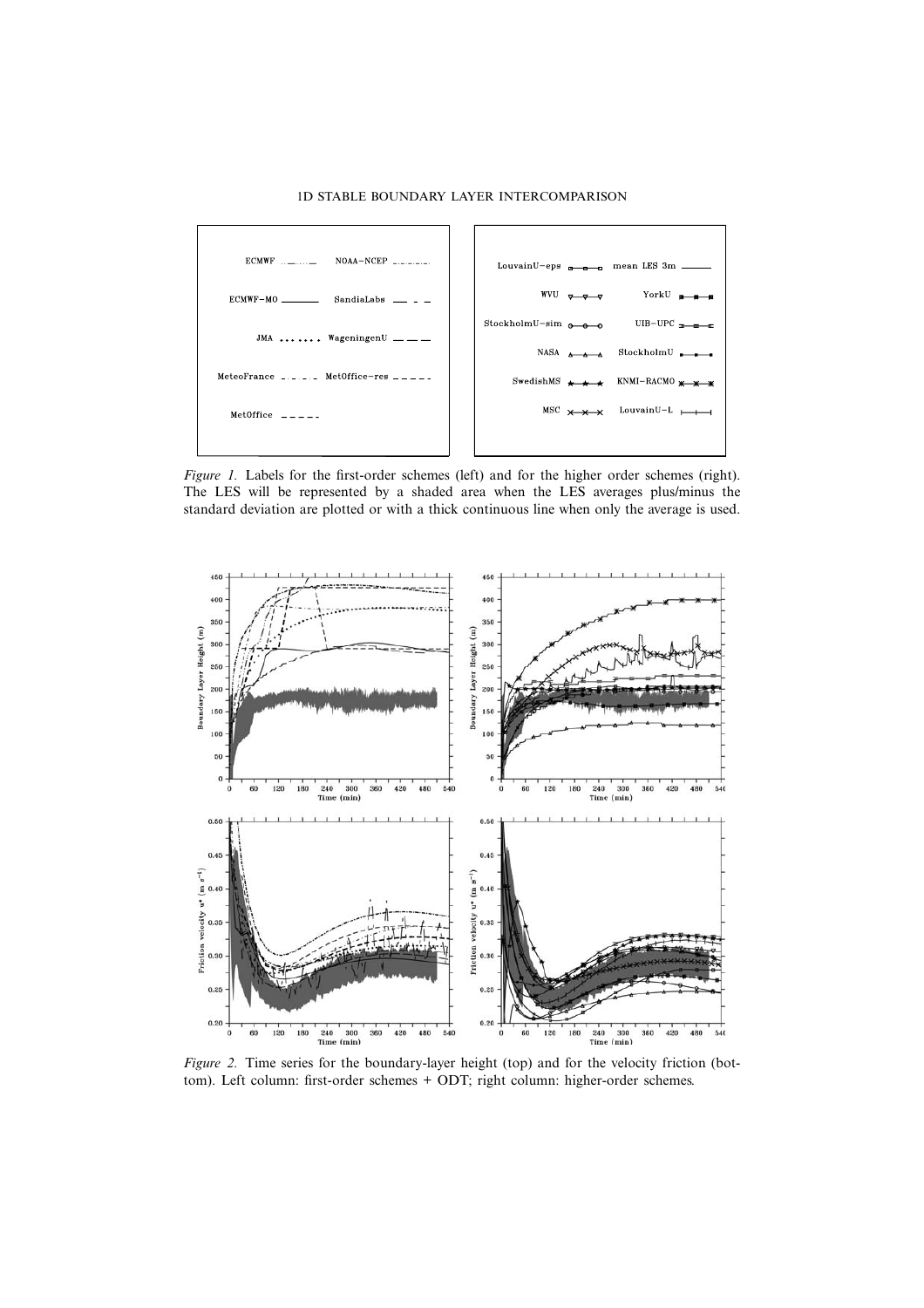

*Figure 3.* Potential temperature (top) and wind speed (bottom) averaged profiles for the ninth hour. Left column: first-order schemes + ODT; right column: higher-order schemes.

In Table IV the values at the end of the simulations for some parameters are given for each scheme. At the bottom of the table, the average and standard deviation values are found for the LES simulations and other model or categories. For *h* and the surface heat flux, all the categories have values larger than the LES, although the research and higher order categories are very close but with larger deviations. The Obukhov length indicates that all categories have slightly weaker stability in the surface layer than the LES. The friction velocity and the surface wind angle are well captured by the research and higher-order models, whereas the operational and first-order models give too high a friction velocity and smaller angles at the surface.

Some additional sensitivity tests were performed. The ECMWF model was run with surface similarity functions very close to the recommended ones, and it is shown in the Figures with the label ECMWF-MO. The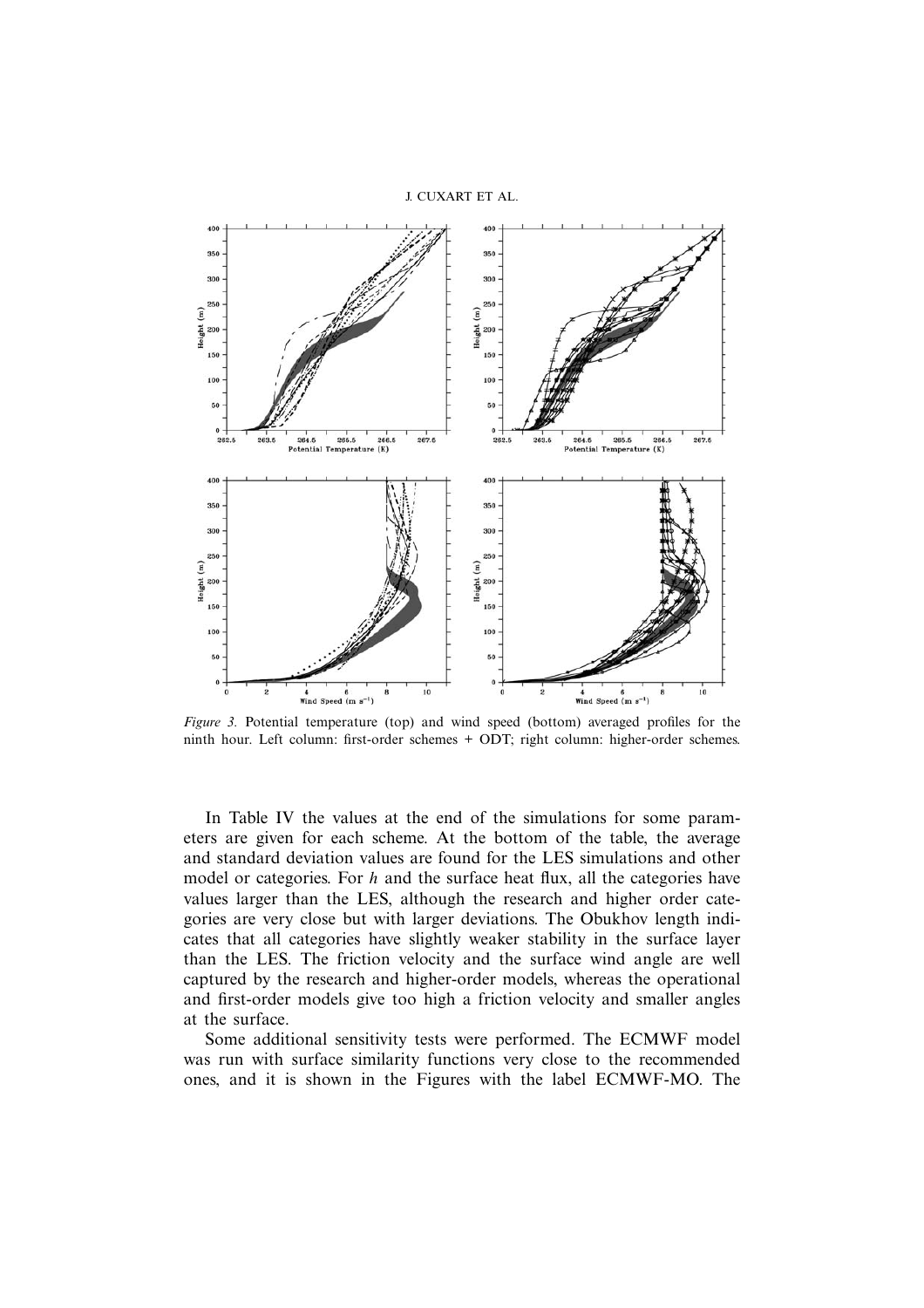| Model                              | h(m)     | $\overline{w'\theta'}_s$ (K m s <sup>-1</sup> ) | $u_*$ (m s <sup>-1</sup> ) | L(m)    | Surface<br>angle $(o)$ |
|------------------------------------|----------|-------------------------------------------------|----------------------------|---------|------------------------|
| $ECMWF$ +*                         | 483      | $-0.018$                                        | 0.31                       | 106     | 21                     |
| <b>ECMWF-MO</b>                    | 282      | $-0.011$                                        | 0.29                       | 150     | 27                     |
| NOAA-NCEP +*                       | 416      | $-0.027$                                        | 0.36                       | 119     | 27                     |
| MeteoFrance +*                     | 383      | $-0.013$                                        | 0.34                       | 204     | 23                     |
| $JMA +$                            | 377      | $-0.021$                                        | 0.31                       | 102     | 34                     |
| MetOffice $+$ *                    | 426      | $-0.020$                                        | 0.33                       | 117     | 36                     |
| MetOffice-res *                    | 290      | $-0.017$                                        | 0.34                       | 154     | 40                     |
| WageningenU                        | 284      | $-0.013$                                        | 0.30                       | 136     | 30                     |
| SandiaLabs                         | ND       | $-0.018$                                        | 0.32                       | 132     | 33                     |
| $MSC +$                            | 285      | $-0.016$                                        | 0.29                       | 102     | 29                     |
| KNMI-RACMO +*                      | 399      | $-0.017$                                        | 0.30                       | 106     | 24                     |
| $UIB-UPC$ ++                       | 230      | $-0.017$                                        | 0.33                       | 138     | 35                     |
| NASA ++                            | 120      | $-0.005$                                        | 0.25                       | 116     | 42                     |
| <b>WVU</b>                         | 202      | $-0.013$                                        | 0.31                       | 155     | 37                     |
| YorkU                              | 167      | $-0.010$                                        | 0.27                       | 123     | 36                     |
| LouvainU-L                         | 270      | $-0.017$                                        | 0.32                       | 122     | 42                     |
| Louvain <sub>U</sub> -eps          | 208      | $-0.012$                                        | 0.28                       | 117     | 46                     |
| SwedishMS                          | 204      | $-0.014$                                        | 0.33                       | 124     | 33                     |
| StockholmU                         | 207      | $-0.011$                                        | 0.30                       | 156     | 38                     |
| StockholmU-sim                     | 194      | $-0.009$                                        | 0.25                       | 109     | 32                     |
| LES 3.125 m (average; $\sigma$ )   | 177; 16  | $-0.012; 0.002$                                 | 0.29; 0.02                 | 149; 31 | 35; 3                  |
| all 1D models (average; $\sigma$ ) | 285; 108 | $-0.015; 0.005$                                 | 0.30; 0.03                 | 127; 25 | 33; 7                  |
| operational (average; $\sigma$ )   | 396; 60  | $-0.019; 0.004$                                 | 0.32; 0.03                 | 122; 37 | 28; 6                  |
| research (average; $\sigma$ )      | 208; 47  | $-0.013; 0.004$                                 | 0.29; 0.03                 | 130; 15 | 36; 5                  |
| first-order (average; $\sigma$ )   | 395; 66  | $-0.019; 0.005$                                 | 0.32; 0.02                 | 131; 35 | 30; 6                  |
| higher order (average; $\sigma$ )  | 226; 73  | $-0.013; 0.004$                                 | 0.29; 0.03                 | 125; 18 | 36; 6                  |

TABLE IV Final values of some characteristics of the simulated SBL.

(+): operational, (++): mesoscale, (\*): not using prescribed similarity functions. At the end of the table, average and standard deviation values for categories of models.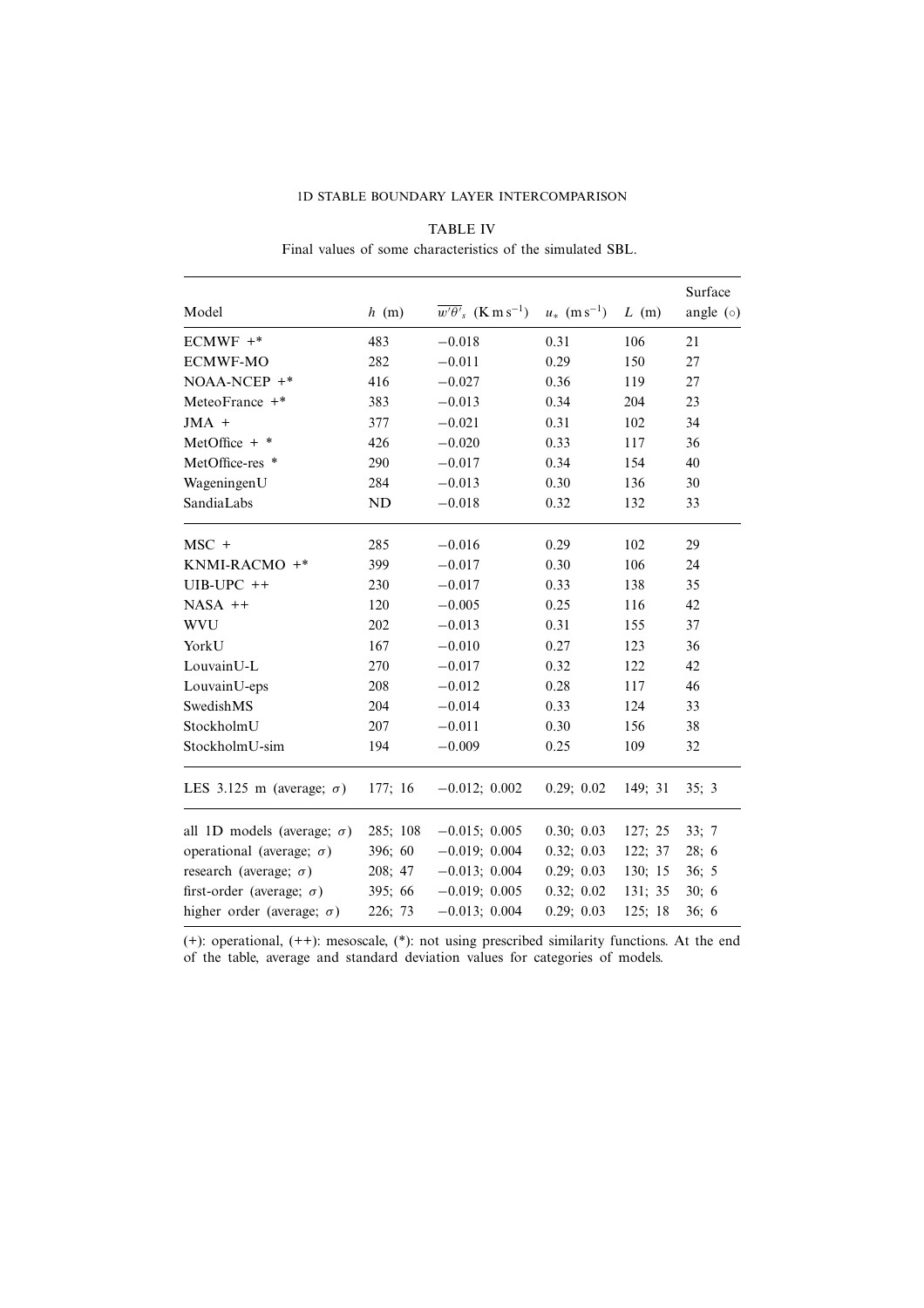amount of mixing and the vertical development of the mixing layer is reduced, in agreement with the research schemes. However, in an operational context, the reduced friction velocity often has a detrimental effect on forecast skill scores (Beljaars, 1995). Conversely, the JMA model, using the same prescribed functions, has a very deep SBL. The differences are probably due to the mixing length and stability functions.

Many of the aforementioned characteristics are confirmed by the profiles of the potential temperature, the wind speed and their turbulent fluxes (Figures 3 and 4). Most operational schemes overestimate mixing, are warmer than LES in the lower part of the SBL and colder above. The research first-order models, more or less, reproduce the upper inversion and ODT has too strong mixing below the inversion. The higher-order models cluster more closely although some of them have singular behaviour, such as UIB-UPC overestimating mixing below the upper inversion, or NASA having a too low SBL height. The MSC and KNMI-RACMO models along with the LouvainU-L have enhanced mixing up to higher levels.



*Figure 4.* Heat flux (top) and momentum flux (bottom) as for Figure 3.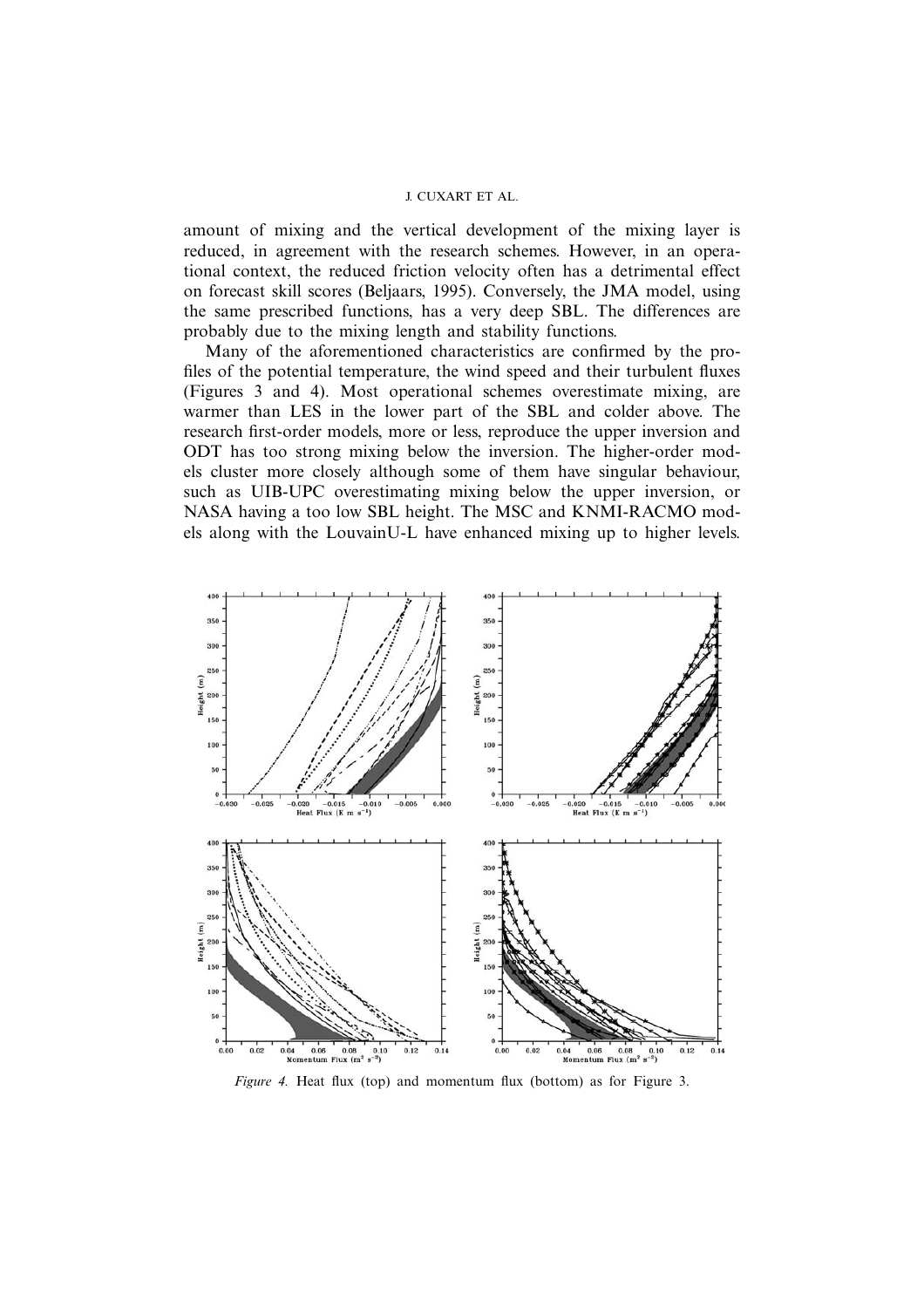The Louvain models show step-like jumps at the inversion layer. In general, higher order models imply a critical Richardson number (Ri<sub>c</sub>), explaining why the SBL does not grow as much as for the first-order models, which typically use larger cut-off (or no) values for Ric.

Similar comments can be made for the wind speed and momentum flux. The operational models, with too much mixing, are not able to generate a wind maximum near the SBL top as seen in LES, except for MSC. The differences in wind direction at the surface (last column in Table IV) are up to 25◦; such differences are significant for the forecasting of near-surface winds. There also seems to be a relation between *h* and the value of the cross-isobaric angle of the wind at the surface, which are further analysed in Svensson and Holtslag (2006). It can be seen in Figure 5 that the profiles of the turbulent fluxes when normalised by their surface value and *h* are very similar, decreasing linearly with height. They behave like LES, the Nieuwstadt theory and the observations, as shown in Figure 11 of Beare et al. (2006).

Table V shows that the LES results seem to imply two distinct interpretations of the boundary-layer depth: the height where the wind is maximum, very similar to *h*, and the level where the SBL fades away, since all the turbulence decays and the free atmosphere values are recovered (we could call it *htop*); the first is located just below 200 m, whereas the second is above that height. The turbulence schemes do not behave with such a regularity and provide very different heights depending on the inspected parameter. Besides, the operational schemes tend to mix throughout the domain, so some of these measures cannot be defined. Nevertheless, about seven schemes behave in the upper inversion layer like LES. It is also interesting to note that the layer between the wind maximum and its geostrophic value varies a lot between models; the LESs indicate a layer



*Figure 5.* Heat flux (left) and momentum flux (right) as for Figure 3, normalised by the surface values (the height is normalised by the boundary-layer height).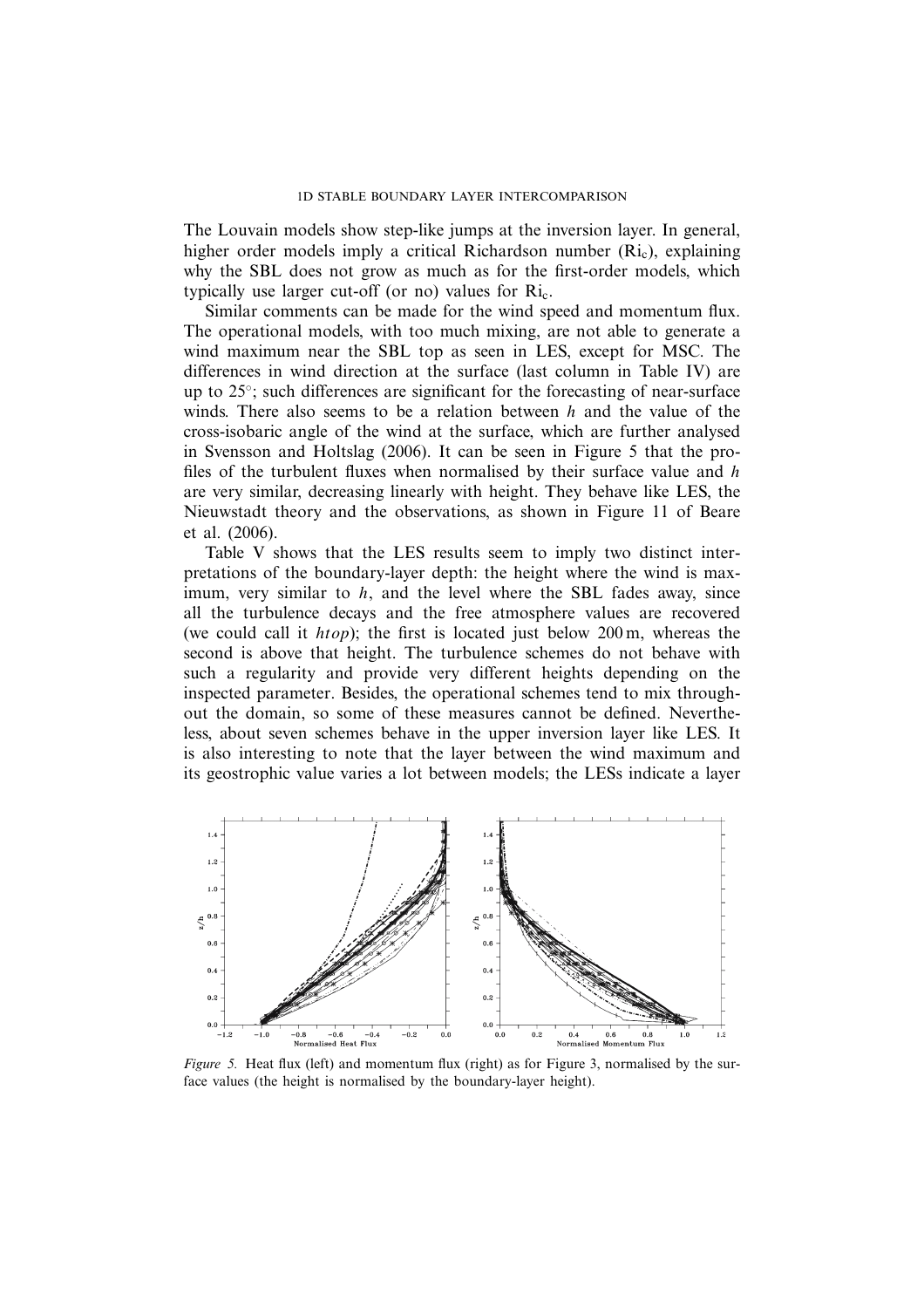## TABLE V

Relevant heights (m): (1): boundary-layer height; (2): where the wind reaches the geostrophic value, (3): wind maximum, (4): where the momentum flux equals  $1\%$  of the surface value, (5): where the vertical gradient of temperature is that of the free atmosphere, (6): where the heat flux equals 1% of the surface value, (7): where the TKE reaches its minimum value.

| Model                      | $\boldsymbol{h}$<br>(1) | (2)             | Wind-geo Wind max $MF$<br>(3) | (4)    | Grad $(T)$ HF<br>(5)            | (6)    | TKE min<br>(7) |
|----------------------------|-------------------------|-----------------|-------------------------------|--------|---------------------------------|--------|----------------|
| LES 3.125 m                |                         | 150-200 200-260 | $150 - 205$                   |        | 180-240 210-250 210-240 210-250 |        |                |
| $ECMWF +$                  | 483                     | $400+$          | 370                           | $400+$ | $400+$                          | $400+$ | ND             |
| <b>ECMWF-MO</b>            | 282                     | 390             | 260                           | 400    | 260                             | 325    | ND             |
| $NOAA-NCEP$ +*             | 416                     | $400+$          | 395                           | $400+$ | $400+$                          | $400+$ | <b>ND</b>      |
| MeteoFrance $+$ *          | 383                     | $400+$          | $400+$                        | 400    | $400+$                          | 386    | ND             |
| $JMA +$                    | 377                     | $400+$          | 297                           | $400+$ | $400+$                          | $400+$ | <b>ND</b>      |
| MetOffice $+$ *            | 426                     | $400+$          | 276                           | $400+$ | $400+$                          | $400+$ | ND             |
| MetOffice-res <sup>*</sup> | 290                     | 400             | 175                           | 400    | 275                             | 400    | <b>ND</b>      |
| WageningenU                | 284                     | 331             | 250                           | 290    | 330                             | 325    | ND             |
| SandiaLabs                 | ND                      | 281             | 226                           | 236    | 285                             | 239    | ND             |
| $MSC +$                    | 285                     | 328             | 266                           | 319    | 325                             | 325    | 255            |
| $KNMI-RACMO +*$            | 399                     | $400+$          | 327                           | 399    | $400+$                          | 368    | 370            |
| $UIB-UPC$ ++               | 230                     | 253             | 228                           | 238    | 250                             | 250    | 240            |
| $NASA$ ++                  | 120                     | 153             | 109                           | 119    | 160                             | 125    | 120            |
| <b>WVU</b>                 | 202                     | 241             | 203                           | 222    | 240                             | 228    | 225            |
| YorkU                      | 167                     | 203             | 166                           | 181    | 200                             | 188    | 180            |
| LouvainU-L                 | 270                     | 372             | 222                           | 291    | 320                             | 309    | 305            |
| Louvain U-eps              | 202                     | 309             | 178                           | 222    | 290                             | 234    | 230            |
| SwedishMS                  | 204                     | 272             | 209                           | 225    | 250                             | $400+$ | 220            |
| StockholmU.                | 207                     | $400+$          | 206                           | 234    | 250                             | 247    | 230            |
| StockholmU-sim             | 194                     | $400+$          | 188                           | 228    | 200                             | 234    | 195            |

(ND stands for not defined, 400+ means somewhere above 400 m.)

of depth between 25 and 40 m, whereas for the single-column models it can vary from just 25 m (UIB-UPC) to more than 100 m for MetOfficeres or LouvainU-L, for instance. This layer would deserve special attention in further studies since it is where the adjustment between the PBL and the free atmosphere takes place. Whether or not an inversion develops can modify greatly the efficiency of mixing in this layer.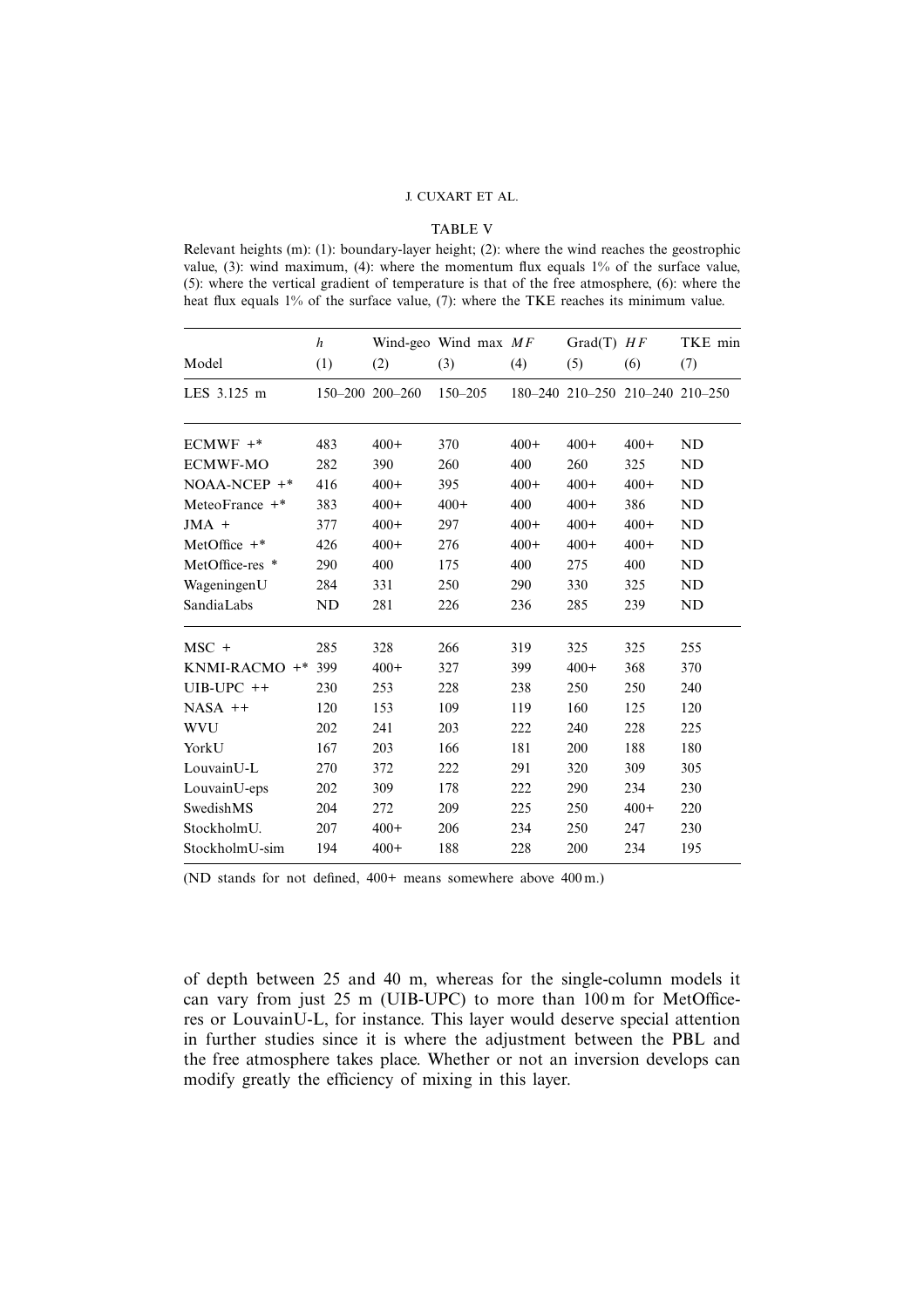# 4.1.1*. Sensitivity to the Resolution*

Some operational and research models were tested using a variety of temporal and spatial resolutions, typically vertical resolutions of 25, 50 and 100 m. They report results fairly insensitive to these changes in discretization for resolutions up to grid sizes of 50 m, although the sensitivity was larger to the location of the first computation point above the ground. A similar exercise can be found for the ECMWF in Beljaars (1992). The sensitivities of the operational schemes seem related to bulk parameters such as Ri*c* or asymptotic lengths, indicating that the turbulent mixing within this SBL is strong enough for this stability measure, making the vertical resolution of secondary importance. For stronger stabilities the changes with resolution might be more significant, as well as in cases when the boundary layer is coupled to the surface (Steeneveld et al., 2006). The ECMWF-MO test with different surface-layer formulation has a large impact on the results, which are at low resolution, whereas for JMA there is not such sensitivity at high resolution. If the vertical resolution is higher than the Obukhov length, as for JMA, the surface-layer parameterization does not seem to matter much, and the important issue might be the parameterization in the interior of the SBL.

# 4.2. Characteristics of the turbulence schemes

# 4.2.1*. Magnitude of Turbulent Diffusion*

One of the main objectives of the present work is to analyse the different mixing characteristics between the operational and the research models in comparison with LES. In Figure 6 the profiles of the mixing coefficients and of the turbulence Prandtl number and momentum stability functions are shown. The momentum eddy coefficients are (much) greater than the mean LES value for most of the models, although some higher order models are closer to LES. This explains why the wind profiles are too well mixed in general, and those models with strong coefficients at the upper part of the SBL do not have a wind maxima at the inversion. Most models show a linear behaviour with height near the ground and a maximum value at about a quarter to a third of the SBL depth. This 'cubic' shape for the eddy-diffusivity coefficient for momentum has been utilised before in synoptic-scale weather forecast and climate models (e.g., Troen and Mahrt, 1986; Holtslag and Boville, 1993; Hong and Pan, 1996). Notice also that the LES value is plotted just up to 160 m, because between that height and 190 m its computation becomes essentially a division of two small numbers since no significant wind shear exists around the wind maximum. Furthermore, the LES values are given without shaded deviation areas because the computation of the errors for those derived quantities gives very large standard deviations.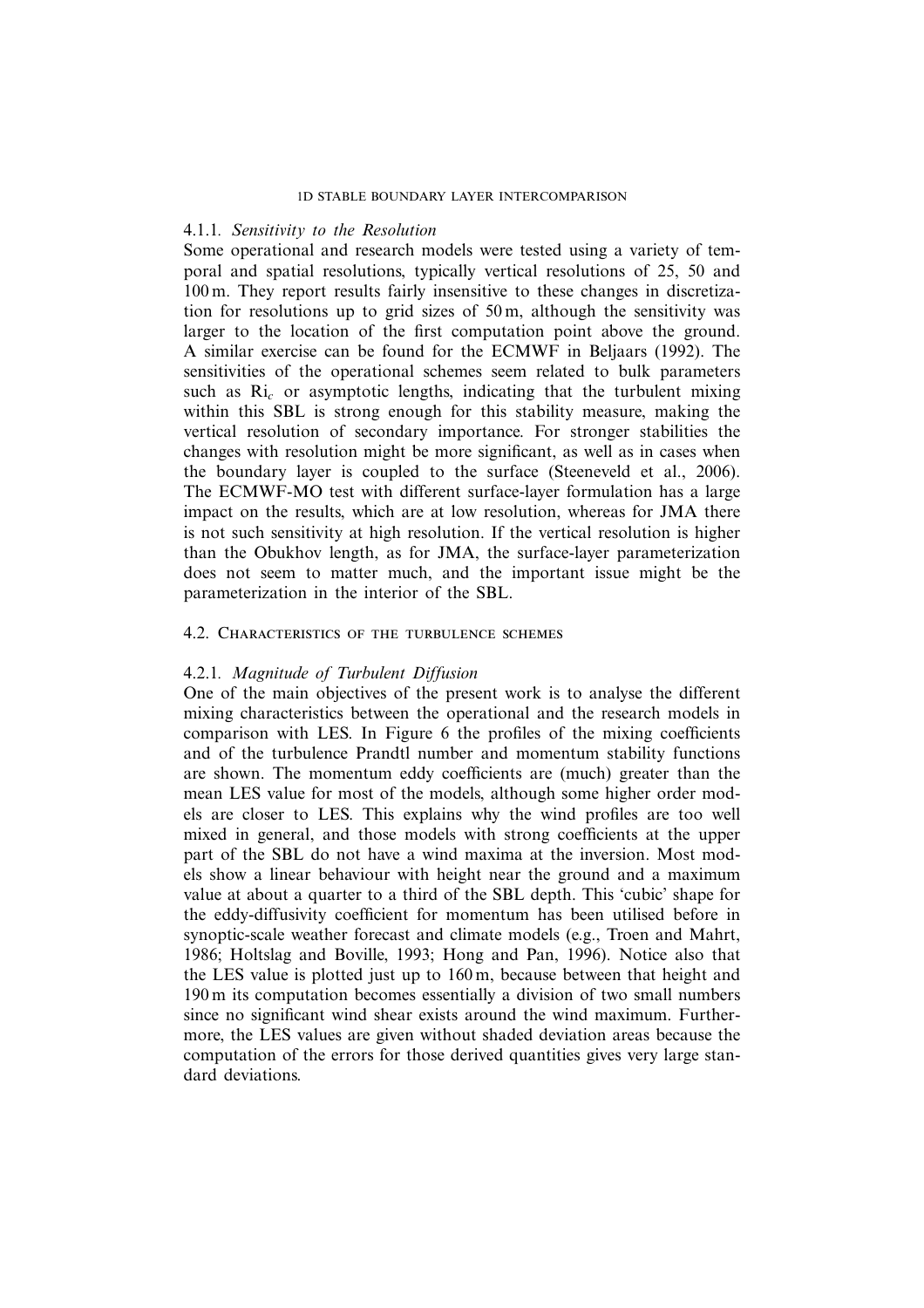

*Figure 6.* Momentum mixing coefficient (up left), heat mixing coefficient (up right), turbulence Prandtl number (bottom left) and stability function, and its equivalent for TKE models, (bottom right) for the ensemble of models.

The eddy-diffusivity coefficients for heat have shapes very similar to the momentum ones for most of the schemes, although maxima vary significantly. Models having large heat exchange coefficients at the top of the SBL do not generate the upper inversion. The turbulence Prandtl numbers show that the LESs provide an average value of about 0.8 until the base of the inversion; this LES-derived value is not plotted upwards because  $K<sub>m</sub>$  is not available. The range of values for the Prandtl number of the schemes is very large, but most of the research models have almost constant values below the inversion, varying as much as from 0.3 to 1.6, whereas many operational ones have Prandtl numbers varying with height. It is clear that this is a major difference between the models. The models with Pr close to or below 0.5 suffer from too much mixing below the inversion, consistent with the findings of Derbyshire (1994).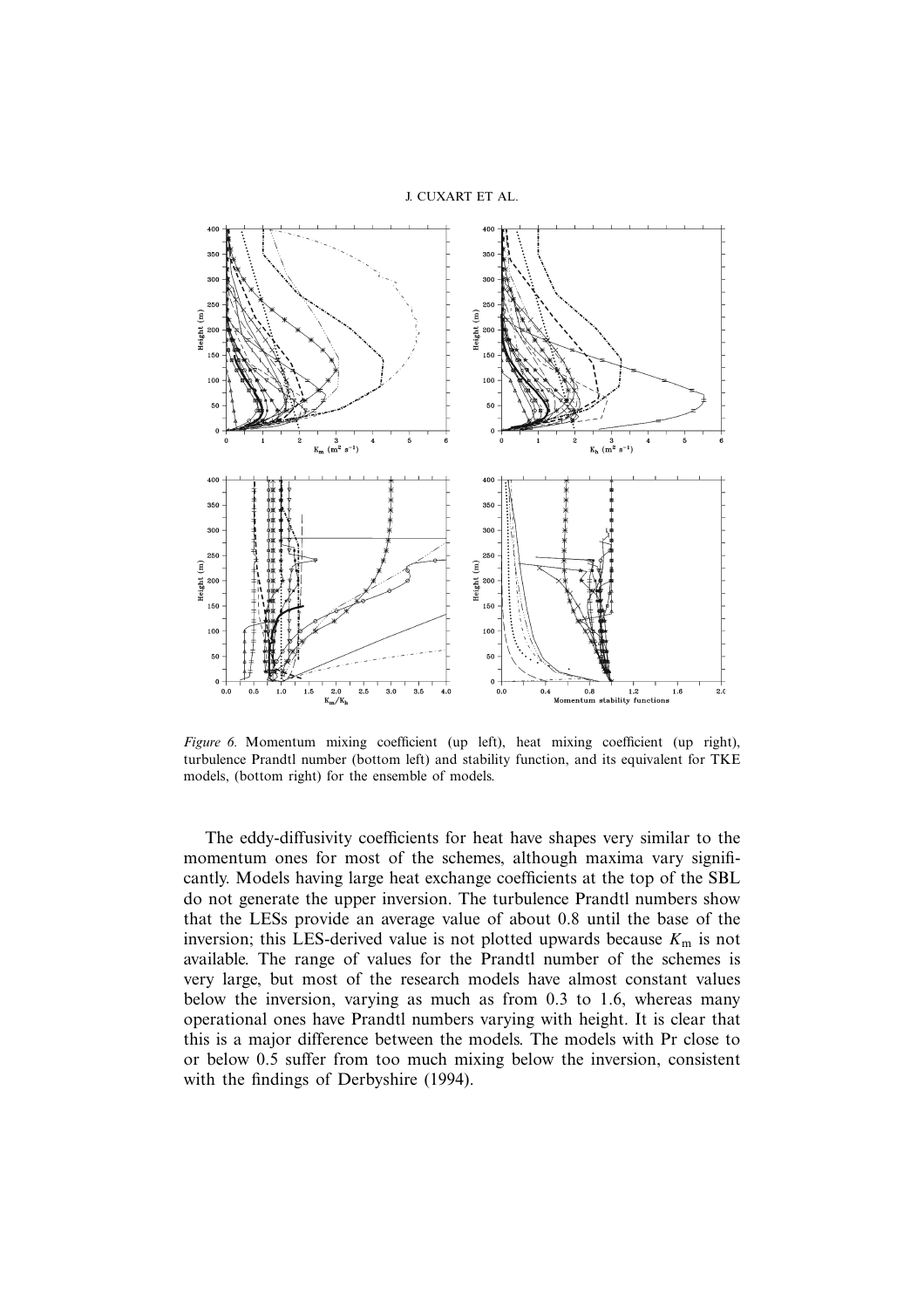For the TKE schemes, 'first-order-like' stability functions can be derived assuming steady-state condition for the TKE equation (Mellor and Yamada, 1982; Holtslag, 1998),

$$
K_{\rm m} = c\sqrt{e}l_{\rm m} = c'l_{\rm m}^2 \frac{\partial U}{\partial z} \sqrt{1 - Ri_f},\tag{17}
$$

where  $\text{Ri}_f = \text{Ri}/\text{Pr}$  is the flux Richardson number. It can be seen that this expression is equivalent to the mixing coefficient for momentum for this expression is equivalent to the mixing coefficient for momentum for the first-order schemes (Equation (6)) where here  $\sqrt{1-Ri_f}$  would play the role of  $f_m$  (c and c' being arbitrary constants). The values of  $\sqrt{1-Ri_f}$ computed for all the higher-order schemes are shown in Figure 6 (bottom right), where the  $f<sub>m</sub>$  values directly provided by some first-order models are also plotted (therefore not computed through 1−Ri*f* ). The first-order models have values of  $f_m$  much smaller than the equivalent quantity for the higher-order models. In general, the former use lengths that do not take into account the stability, and tend to some relatively large asymptotic value above the surface layer, in contrast to the latter, and they may differ by an order of magnitude in the middle of the SBL. Therefore, the firstorder schemes use their stability functions to adjust  $K<sub>m</sub>$  to small values, whereas the higher-order ones use mostly the mixing length as their basic adjustable parameter.

# 4.2.2*. Turbulence Lengths within the TKE-based Schemes*

As stated in the description of the participating models, prognostic TKE schemes involve three distinct mixing lengths: one for momentum  $(l<sub>m</sub>)$ , one for heat  $(l<sub>h</sub>)$  and one for dissipation  $(l<sub>\epsilon</sub>)$ . As shown in Table III, these scales have a variety of formulations. Some models distinguish between all of them, some consider only one mixing length common for heat and momentum, and others use a unique master length, although with different constants or modifying functions. In order to be able to compare the different schemes, equivalent lengths are computed as

$$
l_{\rm m} = K_{\rm m}/\sqrt{e},\tag{18}
$$
  

$$
l_{\rm m} = K_{\rm t}/\sqrt{e}\tag{19}
$$

$$
l_h = K_h / \sqrt{e},\tag{19}
$$

$$
l_{\epsilon} = (c_{\epsilon} e^{1.5})/\epsilon.
$$
 (20)

In this way, the joint contribution of the lengths and any other coefficient (such as a stability function or a closure constant) are given together and compared to the same quantity as provided by the LESs. The TKE for this case (not shown) is a quantity that decreases with height with values between 0.2 and  $0.5 \,\mathrm{m^2\,s^{-2}}$  near the ground, the LES average value being around  $0.3 \text{ m}^2 \text{ s}^{-2}$ . The TKE budgets show that the steady state results of a quasi-equilibrium between the shear production and the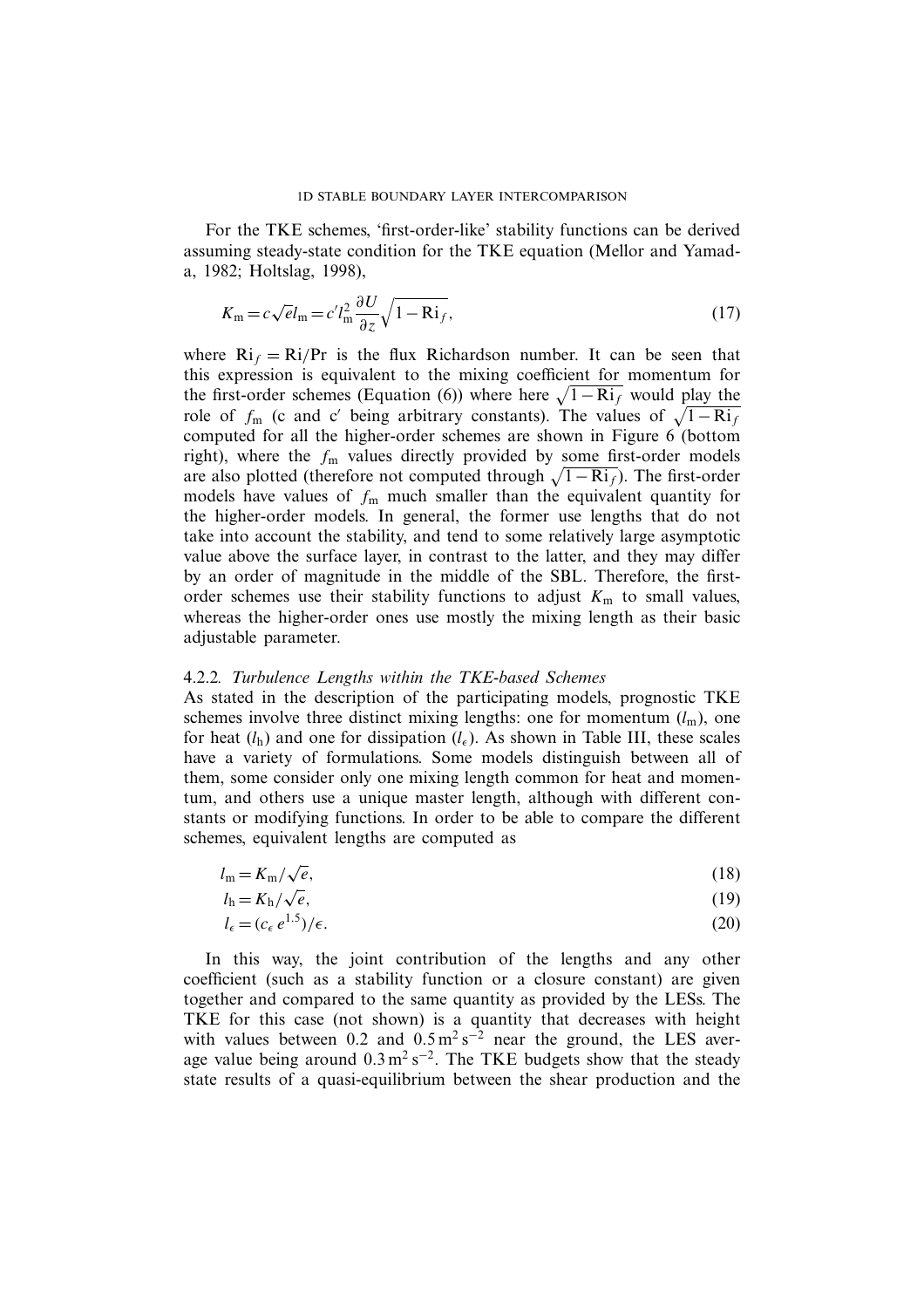dissipation, the buoyancy destruction and the turbulence transport contributions are an order of magnitude smaller.

Figure 7 shows the three lengths. Again, the LES values are given without shaded deviation areas for the same reason given above. The momentum mixing length as provided by LESs is about 1 m and most models provide an equivalent length below 5 m within the SBL, with smaller values near the ground and at the inversion layer. The average heat mixing length provided by the LESs is slightly larger than the one for momentum below the inversion  $(2.5 \text{ m}$  instead of  $2 \text{ m}$  at the maximum). The single column models do not distinguish much between the two lengths when the shape is observed, but they show a larger dispersion among them, similar to the Prandtl number. The UIB-UPC model has a factor of two between both lengths, very much consistent with its Prandtl number of about 0.5, and suggesting that a closure constant might be too large for heat in the non-strongly stratified SBL.



*Figure 7.* Equivalent mixing length for momentum (up left), for heat (up right) and equivalent dissipation length (bottom) for the higher order models.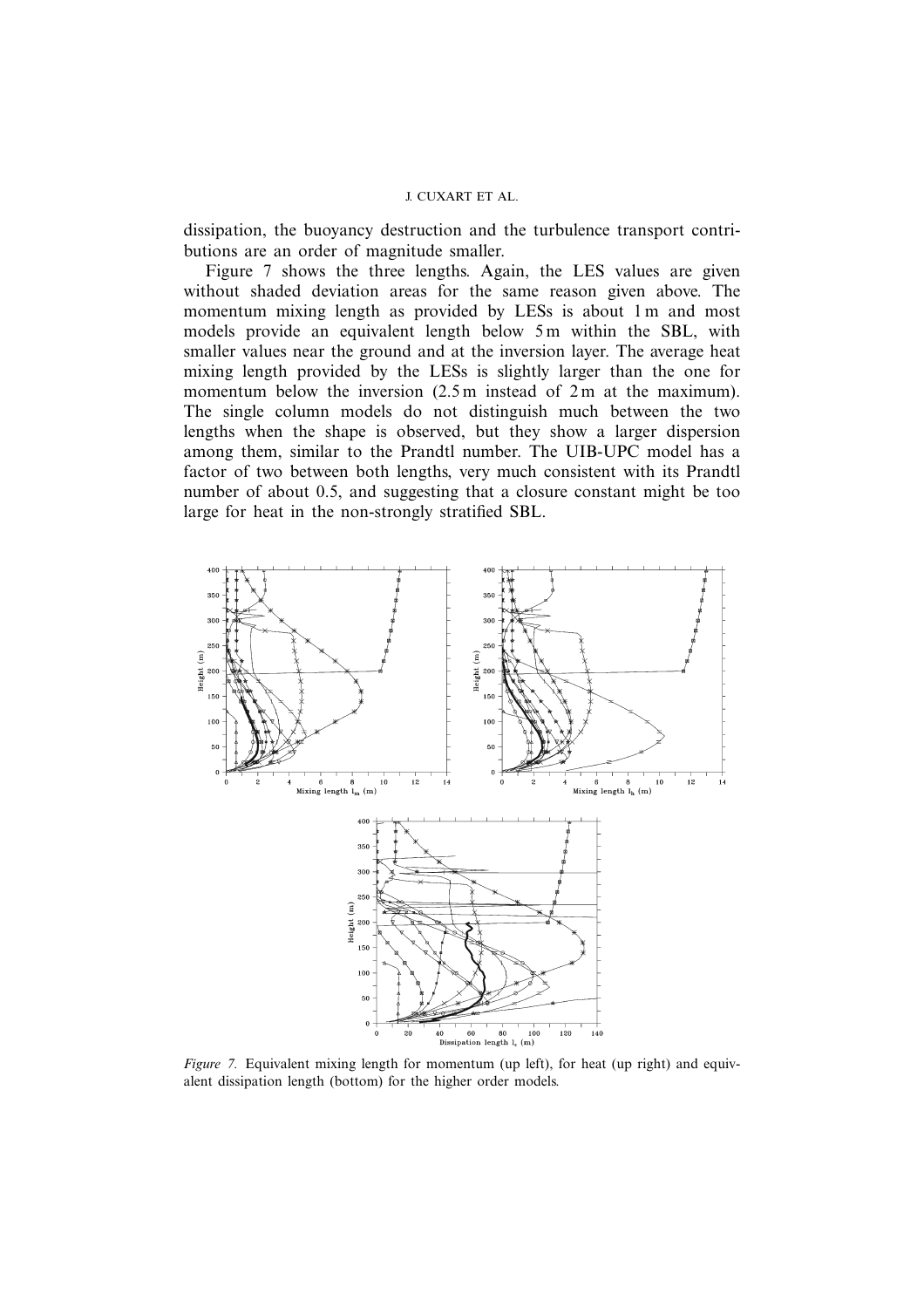For the equivalent dissipation length, the definition includes the value of  $c_{\epsilon}$ . There is a large variety of proposed values for this coefficient; the value used in isotropic turbulence is 0.7, and Hunt at al. (1985) propose 0.4 for stably stratified conditions, where a strong case is made for its use. The participating schemes in this work take values varying from 0.08 to 0.7. This is why it is proposed to consider the coefficient  $c_{\epsilon}$  inside the equivalent dissipation length. The LES values, regardless of the value considered for  $c_{\epsilon}$  in the range discussed, are larger than the corresponding mixing lengths. If the dissipation length is taken as the scale of the more energetic eddies, it may range from about 10 to 50 m approximatively in the SBL, with a horizontal contribution that can be significant at the inversion. However, this result derives from the ratio of two very small values at the top of the inversion and might be questionable. Nevertheless, Schumann (1991) states that it is reasonable to have small mixing lengths in stable conditions, but that the dissipation lengths might be larger due to the kinetic energy of wavy motion with little transfer to the smaller dissipative scales. On the other hand, the mixing length, much smaller, provides a scale of vertical mixing consistent with K theory based on the local characteristics of the layer. In general, the higher order turbulence schemes provide equivalent momentum and dissipation lengths of the same order of magnitude and similar shapes as the LESs.

### **5. Sensitivity to Closure Parameters**

The differences between the results analysed above seem related to the values that each model uses for specific adjustable parameters rather than to different physically-sounded hypotheses in the schemes. To further explore this, additional runs were performed by nine models, aiming to find a better fit to the LES results. This exercise is specially relevant for those models that are implemented in global forecast, climate or mesoscale models, where there is no freedom to tune to a specific case. In fact, operational models might have values tuned to their specific requirements, maybe taking into account subgrid motions of mesoscale origin that cannot be accounted for by any other parameterization. Since only one stability point in the bulk parameter space is covered, the aim is not to improve the performance of the schemes in stably stratified conditions, but to show how sensitive they are to small (and quite arbitrary) changes in their free parameters. In Table VI, the models and the changes are summarised.

The changes involve mainly the following parameters: the limiting on the values of the lengths, the turbulent Prandtl number or the modification of some threshold values of the schemes, such as Ri*c*. In Table VII, the relevant heights are given for the tuned runs. Both *h* and *htop* are well defined here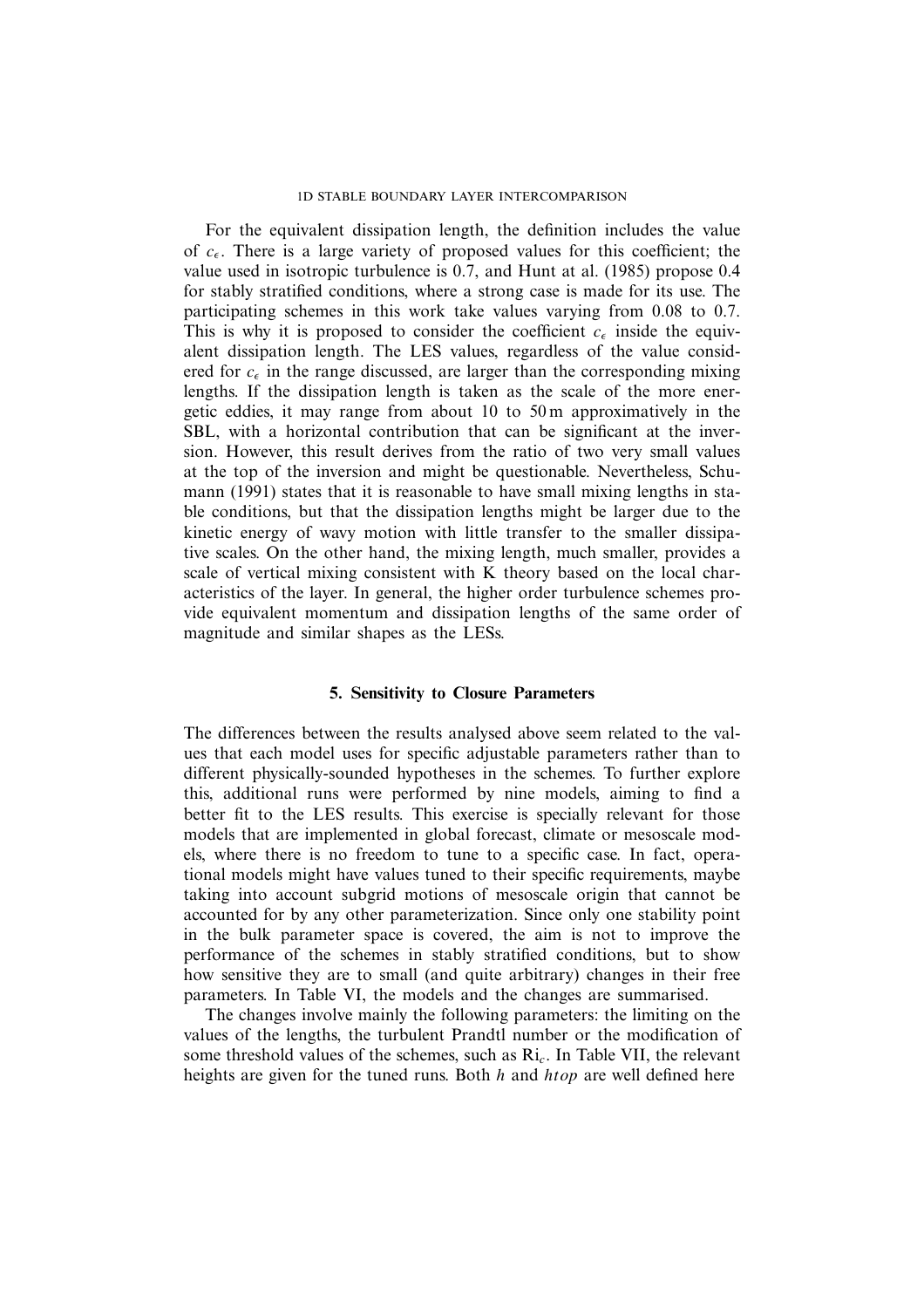| Model                   | Change 1                                                              | Change 2                                         | Change 3                                            |
|-------------------------|-----------------------------------------------------------------------|--------------------------------------------------|-----------------------------------------------------|
| NOAA-NCEP <sup>+*</sup> | reduce minimum $K_{\rm m}$ to $1.5 \times 10^{-5}$                    | reduce $\mathrm{Ri}_c$ to 0.25                   | refine mesh                                         |
| MeteoFrance +*          | l:cubic function in [0-h]                                             | $f_h^{-1} = 1 + 15Ri\sqrt{1 + 25Ri}$             | $f_{\rm m}^{-1}\!=\!1+10{\rm Ri}/\sqrt{1+{\rm Ri}}$ |
| $JMA +$                 | reduce $\lambda_0$ to $10 \text{ m}$                                  | remove $K_{\rm m}$ , $K_{\rm h}$ bounding limits |                                                     |
| <b>SandiaLabs</b>       | change eddy model                                                     | reduce mesh                                      |                                                     |
| $MSC +$                 | change 1 to TL83                                                      | Take $Pr = 0.74$                                 |                                                     |
| KNMI-RACMO +*           | $Pr = 0.5$ (for stable limit)                                         |                                                  |                                                     |
| UIB-UPC ++              | use $\lambda_0$ and $l_{\min}$                                        |                                                  |                                                     |
| NASA ++                 | $Pr = 0.74, 1.8c_m$                                                   | change $l$ , use $\lambda_0$                     |                                                     |
| Stockholm U-sim         | $l_{\epsilon}^{-1} = (\kappa z)^{-1} + \frac{N}{0.22\sqrt{\epsilon}}$ |                                                  |                                                     |

Summary of modifications to models that were explored to bring the results into better agreement with those from LES. Summary of modifications to models that were explored to bring the results into better agreement with those from LES. TABLE VI

TABLE VI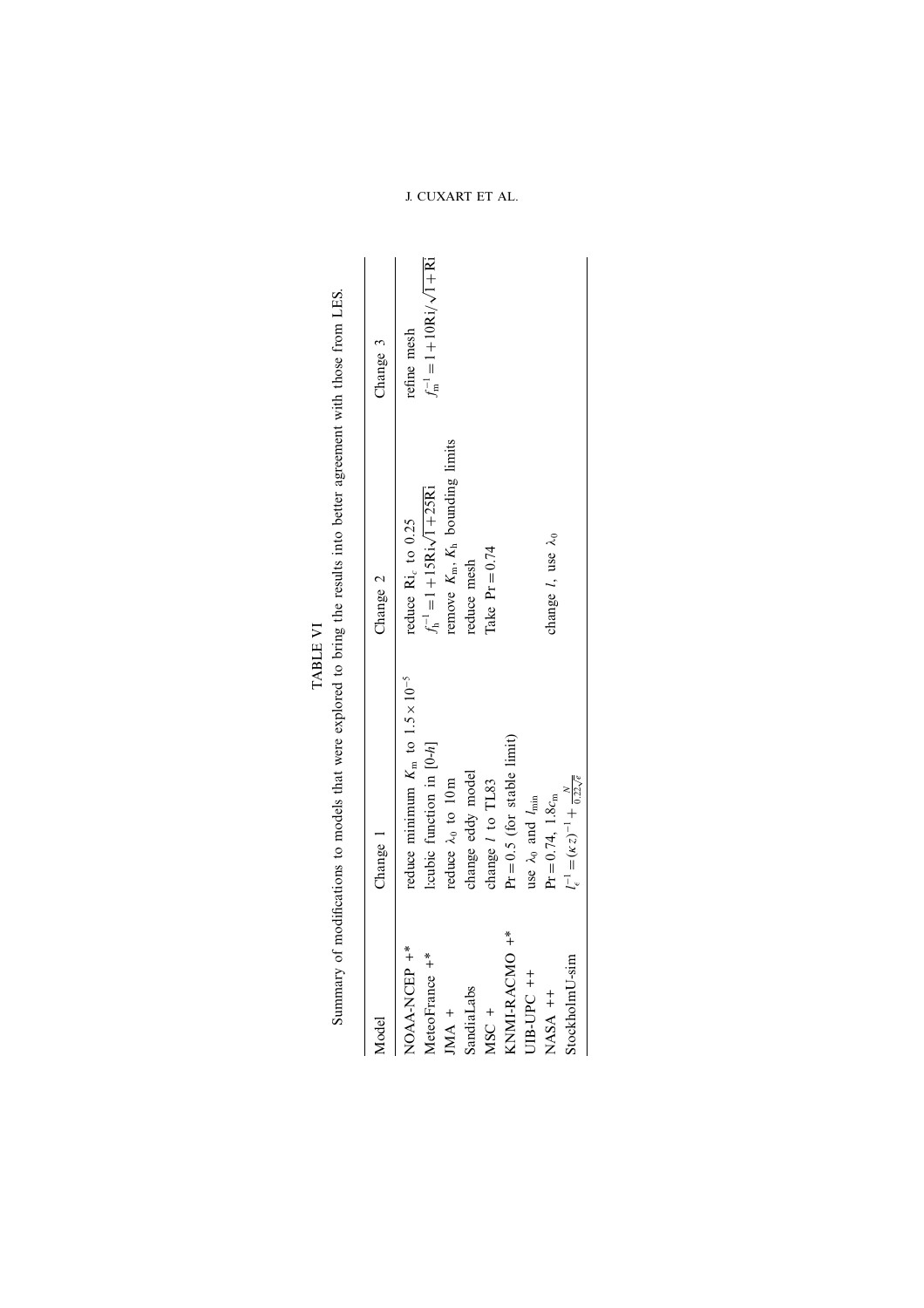Relevant heights (m, as in Table V) for the simulations performed with the modifications summarized in Table VI.

| Model             | $\boldsymbol{h}$<br>(1) | (2)             | Wind-geo Wind max $MF$<br>(3) | (4) | Grad $(T)$ HF<br>(5)            | (6) | TKE min<br>(7) |
|-------------------|-------------------------|-----------------|-------------------------------|-----|---------------------------------|-----|----------------|
| LES 3.125 m       |                         | 150-200 200-260 | $150 - 205$                   |     | 180-240 210-250 210-240 210-250 |     |                |
| $NOAA-NCEP$ +*    | 225                     | 335             | 235                           | 230 | 240                             | 235 | ND             |
| MeteoFrance $+$ * | 300                     | $400+$          | 275                           | 400 | 400                             | 390 | ND             |
| $JMA +$           | 175                     | 210             | 175                           | 190 | 210                             | 200 | ND             |
| SandiaLabs        | 250                     | 270             | 245                           | 260 | 275                             | 265 | 275            |
| $MSC +$           | 185                     | 250             | 185                           | 200 | 225                             | 210 | 200            |
| $KNMI-RACMO +$    | 185                     | $400+$          | 185                           | 200 | 210                             | 200 | 190            |
| $UIB-UPC$ ++      | 160                     | 210             | 150                           | 185 | 185                             | 190 | 190            |
| $NASA$ ++         | 165                     | 210             | 150                           | 185 | 225                             | 185 | 170            |
| StockholmU-sim    | 170                     | 225             | 175                           | 185 | 185                             | 190 | 190            |

for all models, and *htop* is larger than *h* in every case. The tuned results, as expected, converge much more to the LES average outputs, as it can be seen in Figure 8. The higher order models achieve results very close to the LES averaged temperature and wind, whereas the operational first-order schemes manage to produce upper inversions in contrast to what happened before. In all cases, the changes are produced by relatively minor changes in the adjustable parameters of the schemes. SandiaLabs has tested a new model for the distribution of eddies allowing use of a much coarser distribution.

The operational models have mostly adjusted Ri*c* and the turbulence Prandtl number. The mixing coefficient for the NOAA-NCEP scheme is greatly reduced and is able to generate an upper inversion setting a much smaller bounding value to  $K<sub>m</sub>$ , and lowering  $\text{Ri}_c$  from 0.5 to 0.25. MeteoFrance's major change is related to a new stability function, independent of Ri*c*, that leads to much smaller Prandtl numbers. JMA modifies the asymptotic length and removes the bounding limits of the mixing coefficients. The two TKE operational models, KNMI-RACMO and MSC, achieve results much closer to the LES averages through the diminishing of the Prandtl numbers, and MSC takes another formulation for the lengths. So, the tuning for the operational models consisted of decreasing the Prandtl number towards the value provided by the LESs.

The two TKE schemes inside mesoscale models also produce a close match to the LES results with minor changes, introducing an asymptotic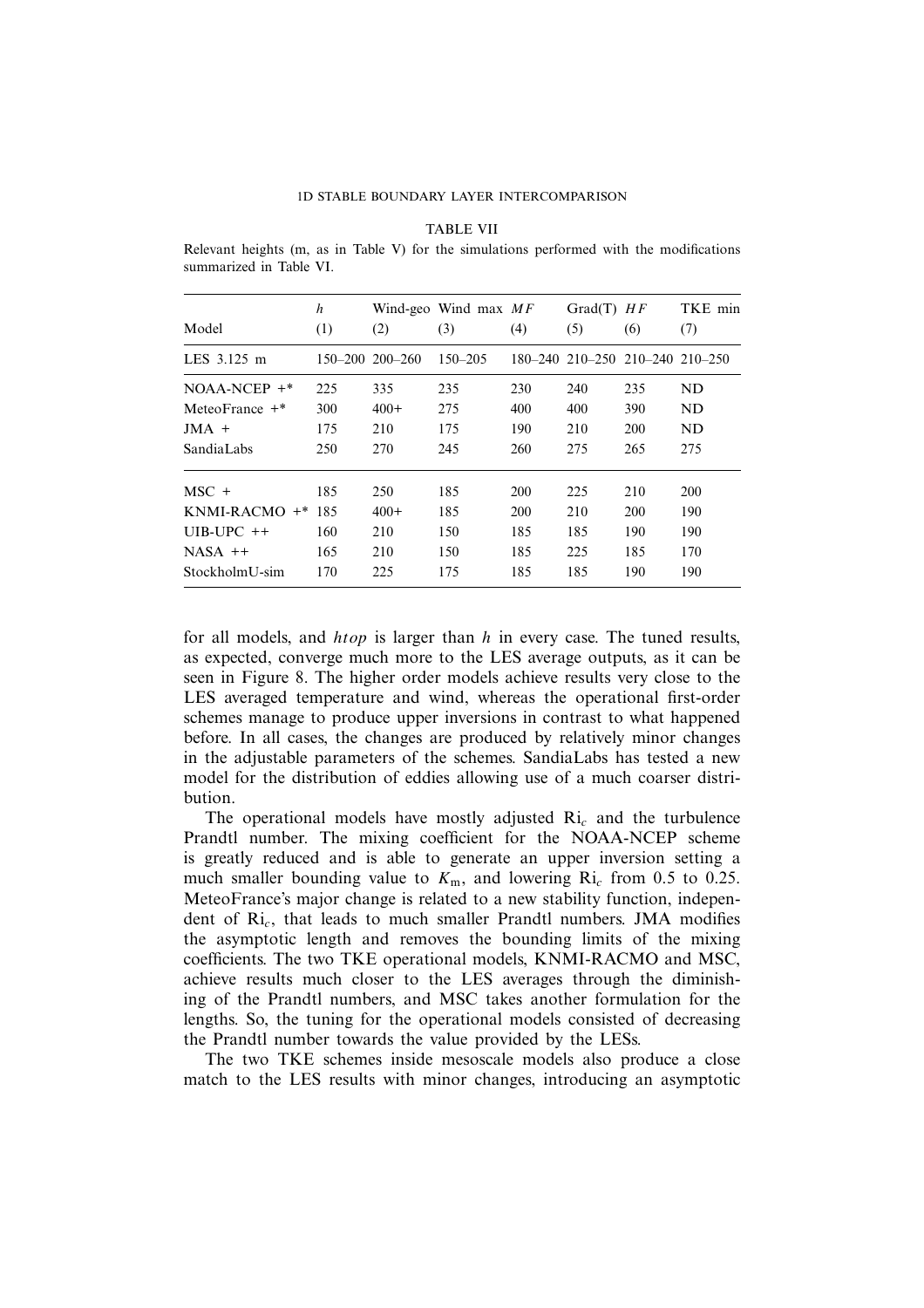

*Figure 8.* Potential temperature (top left), wind speed (top right), momentum mixing coefficient (middle left), turbulence Prandtl number (middle right), equivalent heat mixing length (bottom left) and equivalent dissipation length (bottom right) for the ensemble of the models participating in the tuning exercise.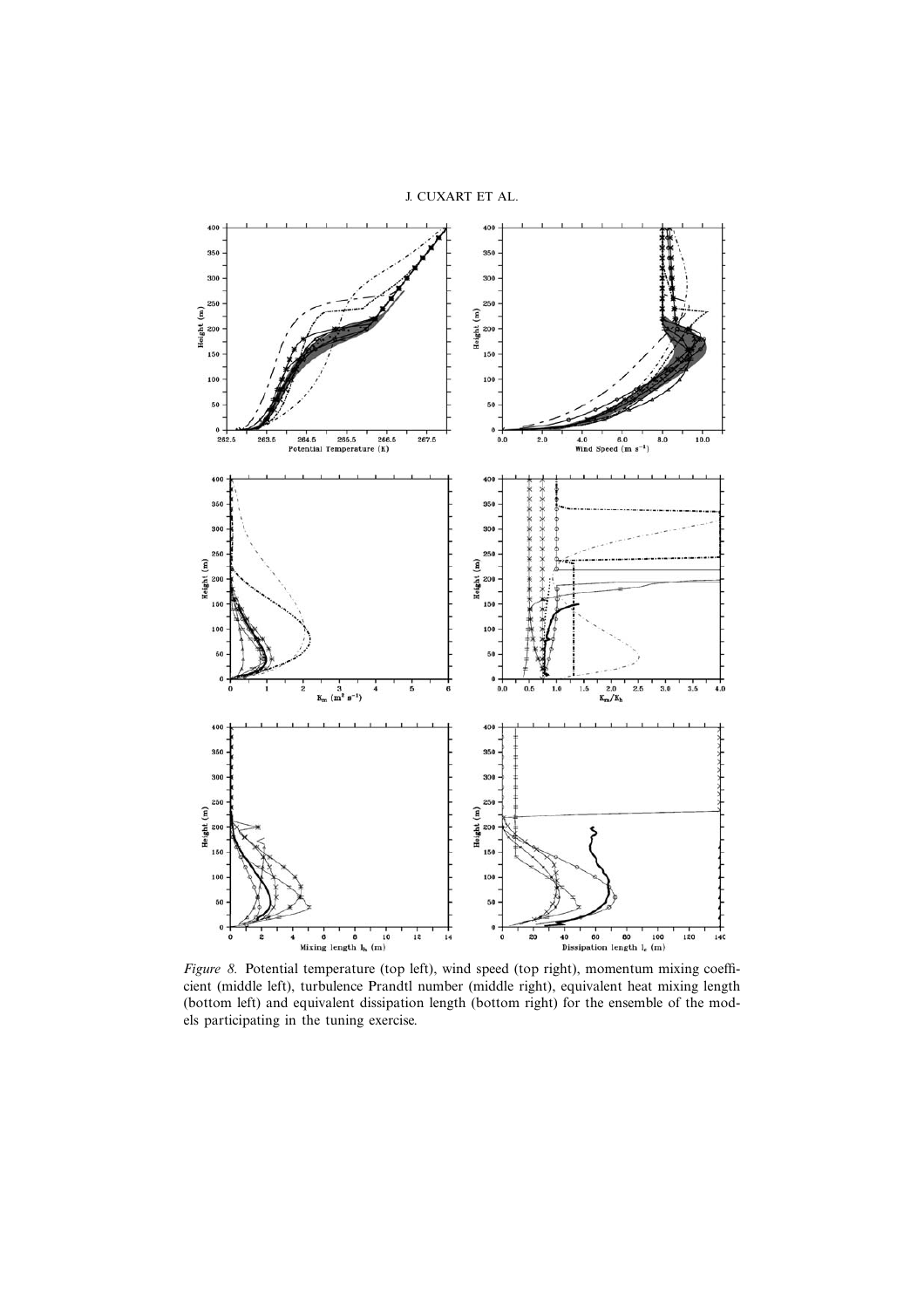length as the majority of the schemes, and NASA explicitly increases the Prandtl number to compensate for its too shallow SBL. The equivalent heat lengths for the higher order models do not vary much, only UIB-UPC has reduced significantly the length to about half its value. On the other hand, most models have diminished the values of the equivalent dissipation lengths, thus making their TKE equations more dissipative and the SBL less energetic, as the smaller values of the TKE (not shown) indicate.

# **6. Synthesis**

This study has compared the different mixing efficiencies of several turbulence schemes for a moderately stratified SBL. In general, the operational models mix more than the research models with important consequences, such as the missing of the development of an upper inversion and the overestimation of the surface friction velocity. The first-order approaches use very similar formulations except for the values of some adjustable parameters, such as the mixing lengths or the stability functions. The operational TKE schemes also overestimate the mixing, but to a smaller extent. The research schemes, on the other hand, give results closer to the LES statistics. The behaviour of the models differs significantly above the upper inversion, as well as in the values for the surface-layer parameters.

Many research models use a prognostic TKE equation. Equivalent mixing lengths for heat, momentum and dissipation have been computed from LESs and for each model. The mixing lengths have values below 5 m, while the dissipation ones are larger. In the schemes, this difference is partially taken into account through the different values of the mixing and the dissipation closure constants. Two models use an additional prognostic equation for the dissipation, in both cases adapted for stably stratified flows, and one model uses an equation for the potential temperature variance. Furthermore, the model of SandiaLabs uses a totally different approach. The results of these models are also within the range of the other participants.

The participating schemes share many characteristics within each category and the differences lie mostly in the adjustable parameters. These basically affect the stability functions for the first-order schemes and the mixing lengths for the higher-order ones. The implementation of a scheme in operational, climate or mesoscale frameworks conditions includes choices of the tunable parameters, since they are usually adjusted to fit well with the other interacting parameterizations in models or to compensate for misrespresented processes. This fact makes it difficult to propose specific values for the tunable parameters from just this case.

It seems relevant that the differences lie basically in the values for tunable parameters. However the sensitivity exercise shows that the use of a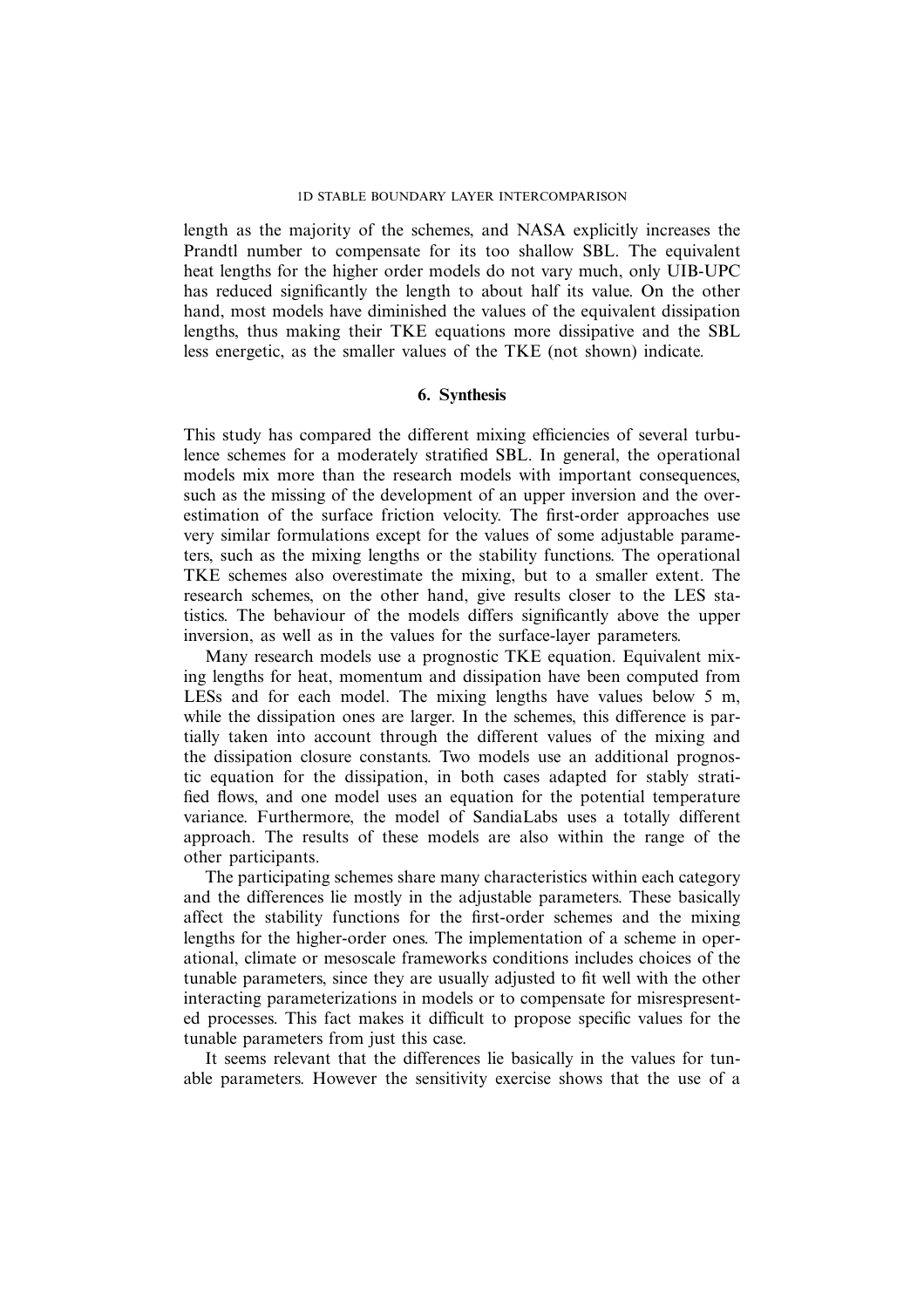value for the turbulence Prandtl number close to that provided by the LESs makes the overall results of the schemes converge to the LES statistics. Furthermore, the exercise shows that the use of limiting values for the mixing lengths is convenient for the TKE schemes, whereas the equivalent dissipation length is larger than the mixing length when the schemes are adjusted for the case.

The vertical resolution does not appear to be an important issue for this SBL, since the results of the higher-order schemes do not change much even with a grid mesh of 50 m, and the first-order schemes did not report a significant sensitivity either. This is consistent with the fact that bulk parameters such as Ri*c* or the closure constants do play a role in the sensitivity tests. This conclusion cannot be extrapolated to the strongly stratified case.

Even for this simple case some issues still remain unresolved, such as the behaviour at the upper part of the inversion. Also, the problems of SBL decoupling from the land surface and higher stability need to be examined. This motivates a future intercomparison more closely based on observations over land.

# **Acknowledgements**

Toni Mira (UIB) is specially acknowledged for all his help in producing the final figures, also with the contribution of Maria Antònia Jiménez. The LES modellers are thanked for providing the outputs of their models, in particular Anne McCabe (Met Office) who provided the statistics from the LES intercomparison. The authors wish to acknowledge use of the Ferret program for the graphics in this paper and the help given by the user's support team at NOAA. David Lewellen has been supported in part by grant N00014-98-1- 0595 from the U.S.Office of Naval Research. Laura Conangla and Joan Cuxart participation has been partially funded through project REN2002-00486 of the Spanish Government. Thorsten Mauritsen and Gunilla Svensson have been supported by the Swedish research council. The anonymous reviewers have greatly improved the contents of the paper, suggesting new ideas and alternative explanations for some of the results.

### **References**

Andrén, A.: 1990, 'Evaluation of a Turbulence Closure Scheme Suitable for Air-Pollution Applications', *J. Appl. Meteorol.*, **29**, 224–239.

Ayotte, K. W., Sullivan, P. P, Andrén, A., Doney, S. C., Holtslag, A. A. M., Large, W. G., McWilliams, J. C., Moeng, C. H., Otte, M. J., Tribbia, J. J., and Wyngaard, J. C.: 1996, 'An Evaluation of Neutral and Convective Planetary Boundary-Layer Parameterizations Relative to Large Eddy Simulations', *Boundary-Layer Meteorol.*, **79**, 131–175.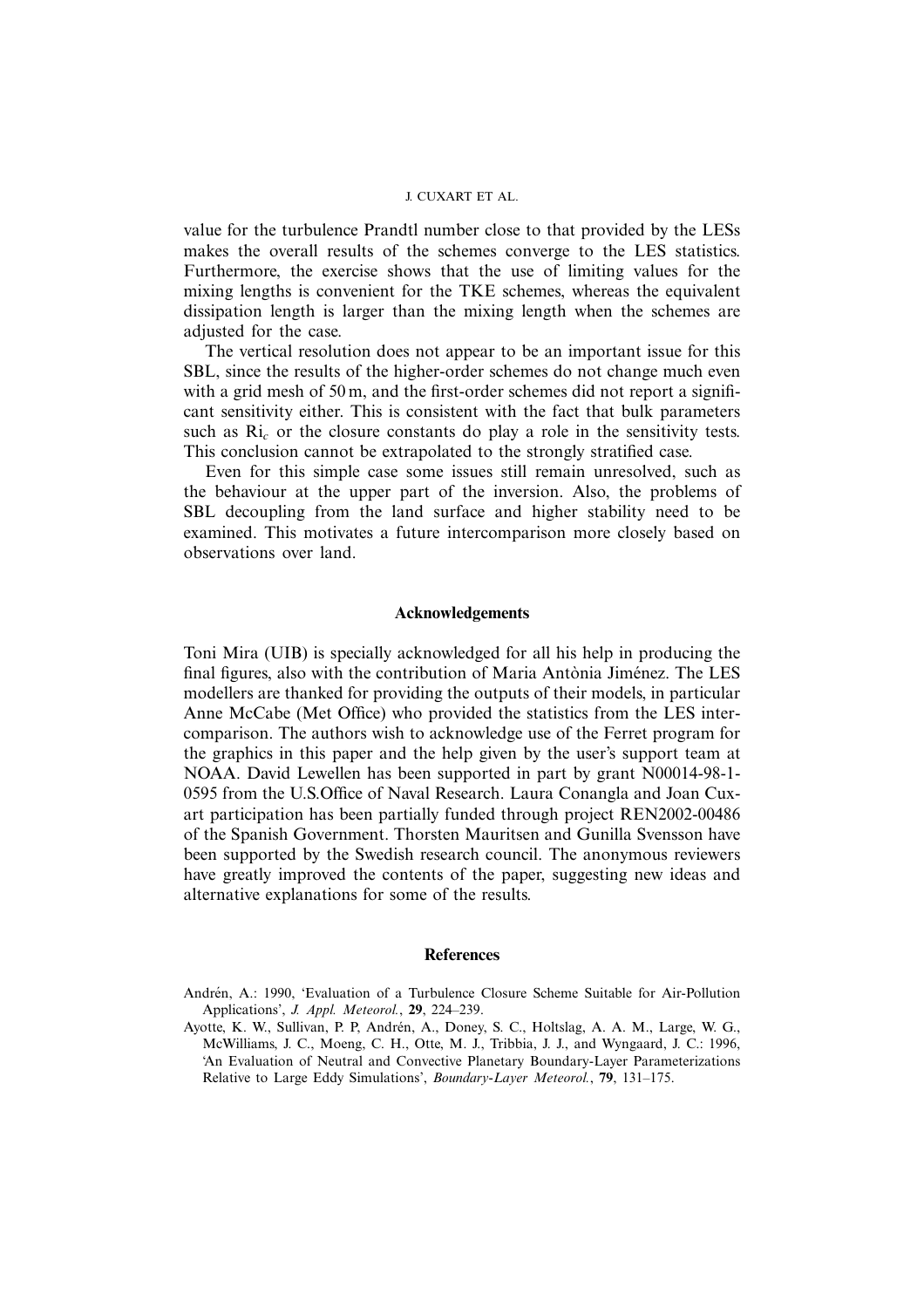- Beare, R. J., MacVean, M. K., Holtslag, A. A. M., Cuxart, J., Esau, I., Golaz, J -C., Jimenez, M. A., Khairoutdinov, M., Kosovic, B., Lewellen, D., Lund, T. S., Lundquist, J. K., McCabe, A., Moene, A. F., Noh, Y., Raasch, S., and Sullivan, P. P: 2006, 'An Intercomparison of Large-Eddy Simulations of the Stable Boundary Layer', *Boundary-Layer Meteorol.* In Press.
- Belair, S., Mailhot, J., Strapp, J. W., and MacPherson, J. I.: 1999, 'An Examination of Local ´ Versus Non-Local Aspects of a TKE-based Boundary Layer Scheme in Clear Convective Conditions', *J. Appl. Meteorol.*, **38**, 1499–1518.
- Beljaars, A. C. M and Holtslag, A. A. M.: 1991, 'Flux Parameterization Over Land Surfaces for Atmospheric Models', *J. Appl. Meteorol.*, **30**, 327–341.
- Beljaars, A. C. M.: 1992, 'Numerical Schemes for Parameterizations', *ECMWF seminar Proceedings on Numerical Methods in Atmospheric Models*, Reading, U.K., 9-13 September 1991, Vol II, 1–42.
- Beljaars, A. C. M.: 1995, 'The Impact of Some Aspects of the Boundary Layer Scheme in the ECMWF Model', *ECMWF Seminar Proceedings on Parameterization of Subgrid Scale Physical Processes*, Reading, U.K., September 1994, 125–161.
- Beljaars, A. C. M and Viterbo, P.: 1998, 'Role of the Boundary Layer in a Numerical Weather Prediction Model', (A.A.M. Holtslag and P.G. Duynkerke, (eds), *Clear and Cloudy Boundary Layers*, Royal Netherlands Academy of Arts and Sciences, Amsterdam, 287–304.
- Blackadar, A. K.: 1962, 'The Vertical Distribution of Wind and Turbulent Exchange in a Neutral Atmosphere', *J. Geophys. Res.* **67**, 3095–3102.
- Bougeault, P., and Lacarrere, P.: 1989, 'Parameterization of Orography-Induced Turbulence in a Mesobeta-Scale Model', *Mon. Wea. Rev.* **117**(8), 1872–1890.
- Cuxart, J., Bougeault, P., and Redelsperger, J. L.: 2000, 'A Turbulence Scheme Allowing for Mesoscale and Large-Eddy Simulations', *Quart. J. Roy. Meteorol. Soc.* **126**, 1–30.
- Deardorff, J. W.: 1980, 'Stratocumulus-Capped Mixed Layers Derived from a Three-Dimensional Model', *Boundary-Layer Meteorol.* **18**, 495–527.
- Derbyshire, S. H.: 1994, 'A 'balanced' Approach to Stable Boundary Layer Dynamics', *J. Atmos. Sci.* **51**, 3486–3504.
- Derbyshire, S. H.: 1999, 'Boundary Layer Decoupling Over Cold Surfaces as a Physical Boundary Instability', *Boundary-Layer Meteorol.* **90**, 297–325.
- Duynkerke, P. G.: 1988, 'Application of the E-e Turbulence Closure Model to the Neutral and Stable Atmospheric Boundary Layer', *J. Atmos. Sci.* **45**, 865–880.
- Duynkerke, P. G.: 1991, 'Radiation fog: a comparison of model simulations with detailed observations', *Mon. Wea. Rev.* **119**, 324–341.
- Galmarini, S., Beets, C., Duynkerke, P. G., and Vila-Guerau de Arellano, J.: 1998, 'Stable Nocturnal Boundary Layers: a comparison of one-dimensional and large-eddy simulation models', *Boundary-Layer Meteorol.* **88**, 181–210.
- Garratt and Ryan: 1989, 'The Structure of the Stably Stratified Internal Boundary Layer in Offshore Flow Over the Sea', *Boundary-Layer Meteorol.* **47**, 17–40.
- Holtslag, A. A. M., and Boville, B.: 1993, 'Local Versus Nonlocal Boundary-Layer Diffusion in a Global Climate Model', *J. Climate* **6**, 1825–1842.
- Holtslag, A. A. M.: 1998, 'Modelling of Atmospheric Boundary Layers', (A. A. M. Holtslag and P. G. Duynkerke, eds), *Clear and Cloudy Boundary Layers*, Royal Netherlands Academy of Arts and Sciences, Amsterdam, 85–110.
- Holtslag, A. A. M.: 2003, 'GABLS Initiates Intercomparison for Stable Boundary Layers', *GEWEX news* **13**, 7–8.
- Hong, S. Y., and Pan, H. L.: 1996, 'Non-local Boundary Layer Vertical Diffusion in a Medium-Range Forecast Model', *Mon. Wea. Rev.* **124**(10), 2322–2339.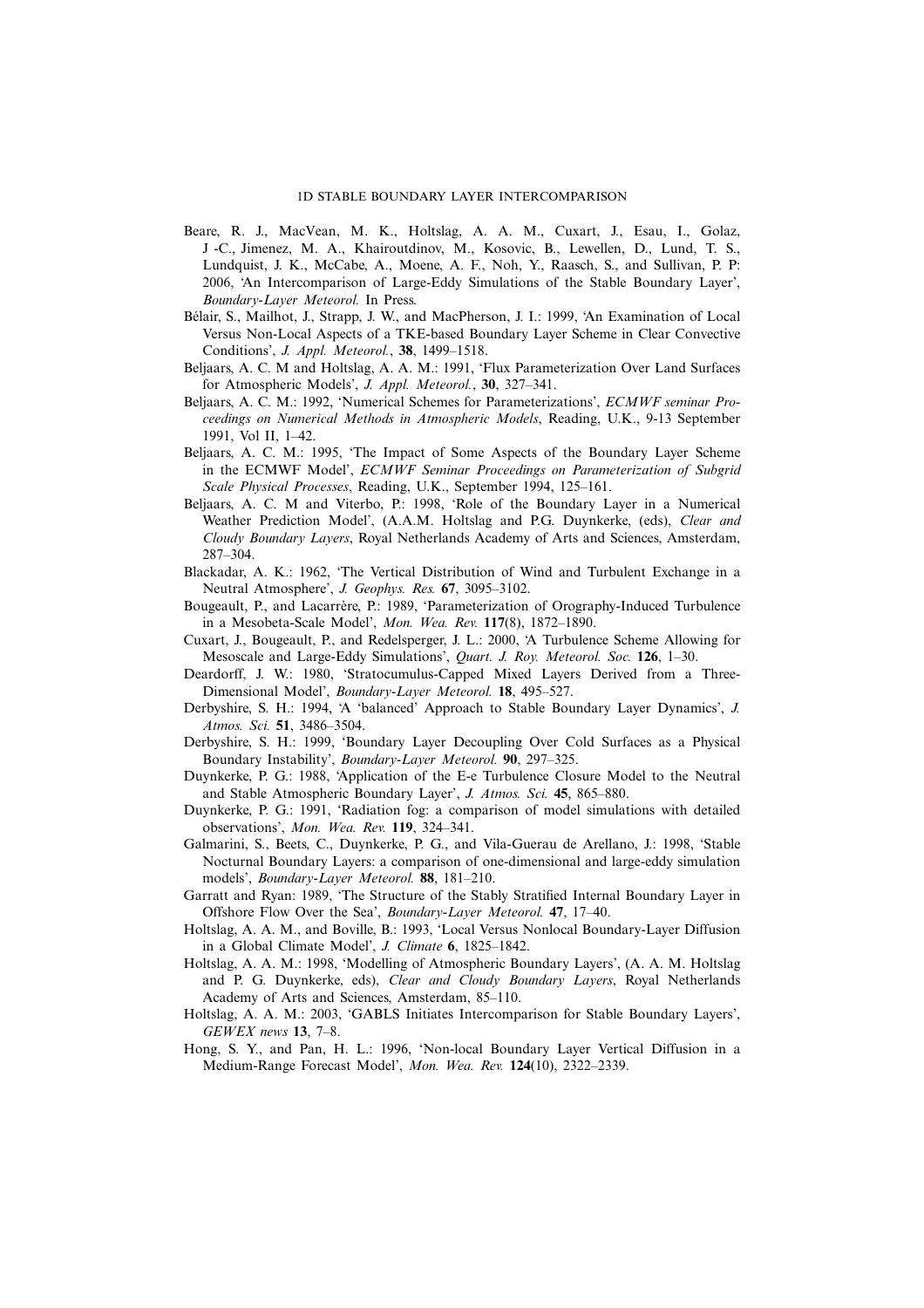- Hunt, J. C. R., Kaimal, J. C., and Gaynor, J. E.: 1985, 'Some Observations of Turbulence Structure in Stable Layers', *Quart. J. Roy. Meteorol. Soc.*, **111**, 793–815.
- Kerstein, A. R., Ashurst, W. T., Wunsch, S., and Nilsen, V.: 2001, 'One-dimensional Turbulence: Vector Formulation and Application to free shear flows', *J. Fluid Mech.*, **447**, 85–109.
- Kolmogorov, A. N.: 1941, 'Dissipation of Energy in a Locally Isotropic Turbulence', *Doklady Akad. Nauk SSSR* **32**, 141.
- Kosovic, B., and Curry, J. A.: 2000, 'A Large Eddy Simulation Study of a Quasi-Steady, Stably Stratified Atmospheric Boundary Layer', *J. Atmos. Sci.* **57**, 1052–1068.
- Lafore, J. P., Stein, J., Asencio, N., Bougeault, P., Ducrocq, V., Duron, J., Fischer, C., Hereil, ´ P., Mascart, P., Masson, V., Pinty, J. P., Redelsperger, J. -L., Richard, E., and Vila-Guerau ` de Arellano, J.: 1998, 'The Meso-NH Atmospheric Simulation System. Part I: Adiabatic Formulation and Control Simulations.', *Ann. Geophys.* **16**, 90–109.
- Lapworth, A. A.: 2003, 'Factors Determining the Decrease in Surface Wind Speed Following the Evening Transition', *Quart. J. Roy. Meteorol. Soc.*, **129**, 1945–1968.
- Lenderink, G., and Holtslag, A. A. M.: 2004, 'An Updated Length Scale Formulation for Turbulent Mixing in Clear and Cloudy Boundary Layers ', *Quart. J. Roy. Meteorol. Soc.*, in press.
- Louis, J. F.: 1979, 'A Parametric Model of Vertical Fluxes in the Atmosphere', *Boundary-Layer Meteorol.* **17**, 187–202.
- Louis, J. F., Tiedtke, M., and Geleyn, J. F: 1982, 'A Short Story of the Operational PBL Parameterizations at ECMWF', *Proc. Workshop on Boundary Layer Parameterization*, ECMWF, Reading, 59–79.
- Mahrt, L.: 1999, 'Stratified Atmospheric Boundary Layers', *Boundary-Layer Meteorol.* **90**, 375–396.
- Mauritsen, T., Svensson, G., Enger, L., Zilitinkevich, S., and Grisogono, B.: 2004, 'Energy Similarity - A New Turbulence Closure Model for Stable Boundary Layers', Preprints *16th AMS Conference on Boundary Layers and Turbulence*, Portland, Maine, 9–13 August 2004.
- Mellor, G. L., and Yamada, T.: 1974, 'A Hierarchy of Turbulence Closure Models for Planetary Boundary Layers', *J. Atmos. Sci.* **31**, 1791–1806.
- Mellor, G. L., and Yamada, T.: 1982, 'Development of a Turbulence Closure Model for Geophysical Fluid Problems', *Rev. Geophysics. Space. Phys.* **20**, 851–875.
- Nieuwstadt, F. T. M.: 1984, 'The Turbulent Structure of the Stable, Nocturnal Boundary Layer', *J. Atmos. Sci.* **41**, 2202–2216.
- Poulos, G. S., Blumen, W., Fritts, D. C., Lundquist, J. K., Sun, J., Burns, S. P., Nappo, C., Banta, R., Newsom, R., Cuxart, J., Terradellas, E., Balsley, B., and Jensen, M.: 2002, 'CASES-99: a comprehensive investigation of the Stable nocturnal boundary layer', *Bull. Amer. Meteorol. Soc.* **83**, 555–581.
- Schumann, U.: 1991, 'Subgrid Length-scales for Large-Eddy Simulation of Stratified Turbulence', *Theor. Comput. Fluid Dyn.* **2**, 279–290.
- Steeneveld, G. J., van der Wiel, B. J. H., and Holtslag, A. A. M.: 2006 'Modelling the Arctic Nocturnal Stable Boundary Layer and its Coupling to the Surface', *Boundary-Layer Meteorol.* in press.
- Svensson, G., and Holtslag, A. A. M.: 2006 'Impact of Turbulence in the Stable Boundary Layer on the Synoptic Scale Flow' *Boundary-Layer Meteorol.* in press.
- Sykes, R. I., and Henn, D. S.: 1989, ''Large-Eddy Simulation of Turbulent Sheared Convection, *J. Atmos. Sci.* **46**, 1106–1118.
- Tennekes, H., and Lumley, J. L.: 1972, A First Course in Turbulence, MIT Press, Cambridge, 300 pp.